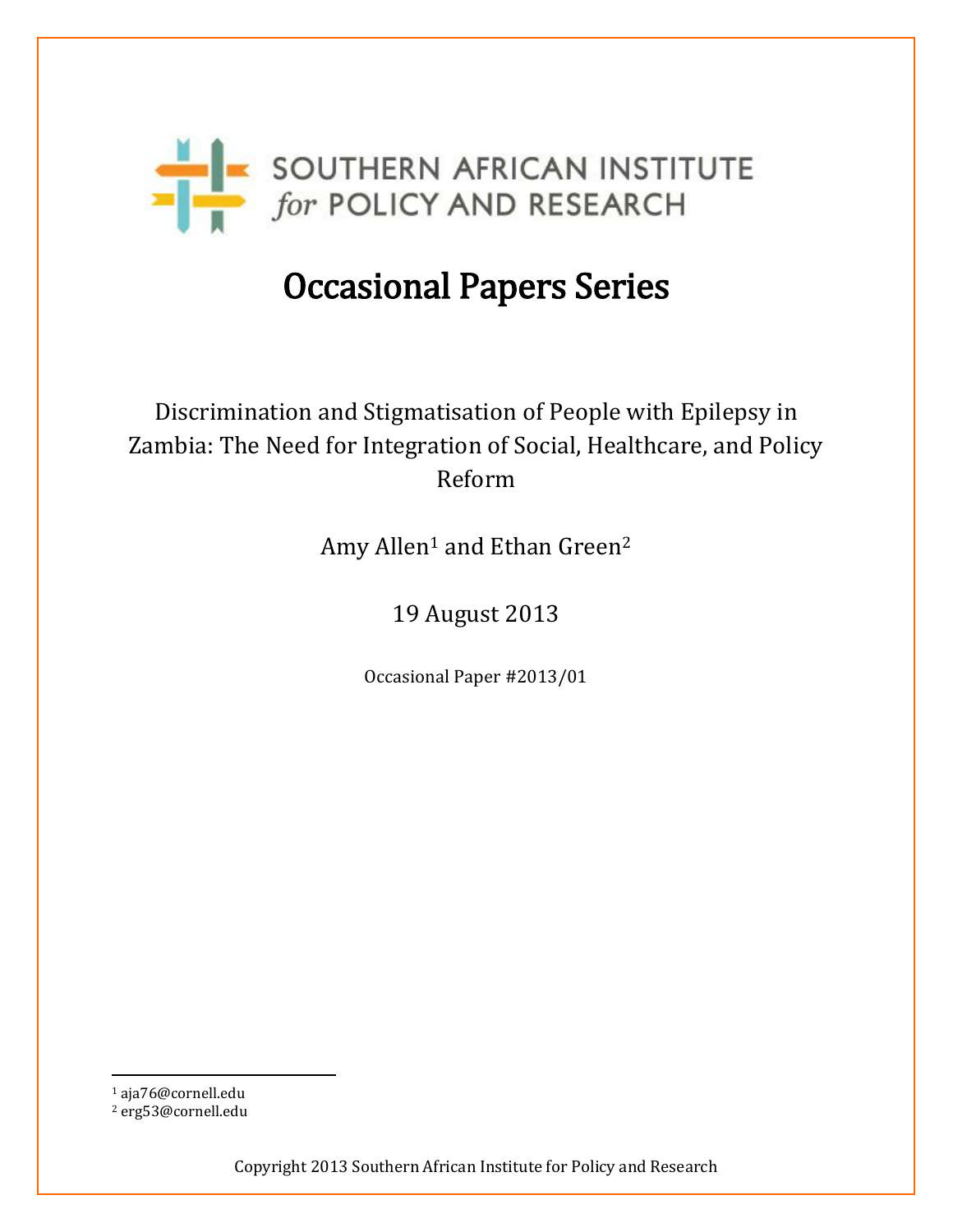## Abstract

Epilepsy is the most common neurological disease in sub-Saharan Africa with a high burden on low- and middle-income countries worldwide. The economic and medical impacts of its social stigmatisation are readily apparent in Zambia, and a study of its healthcare system and resulting association with mental disorders is reflective of a broader problem. Both past and present legislation violate international declarations of the rights of the disabled, and only recently have mental health advocates been successful in implementing changes to government policy. While many government and nongovernment advocates have made substantial progress in public education surrounding and treatment of people with epilepsy, significant challenges remain. Lack of funding to decentralise healthcare away from stigmatised mental health centres and to train clinical officers in rural areas poses a major hurdle to proper care and treatment. Human rights, social, and medical perspectives must be included in policies drafted by the Zambian legislature going forward in order to adequately address these issues.

This research explored the state of epilepsy in Zambia by describing the types of discrimination and stigmatisation faced by PWE, treatment options for epileptics in rural and urban settings, the policies and organisations active in the system of epilepsy care and finally summarises how the system of treatment can be improved. The content of this paper is comprised of a review of existing literature and semi-structured interviews with a diverse set of stakeholders in fields ranging from governmental to medical in Lusaka, Zambia.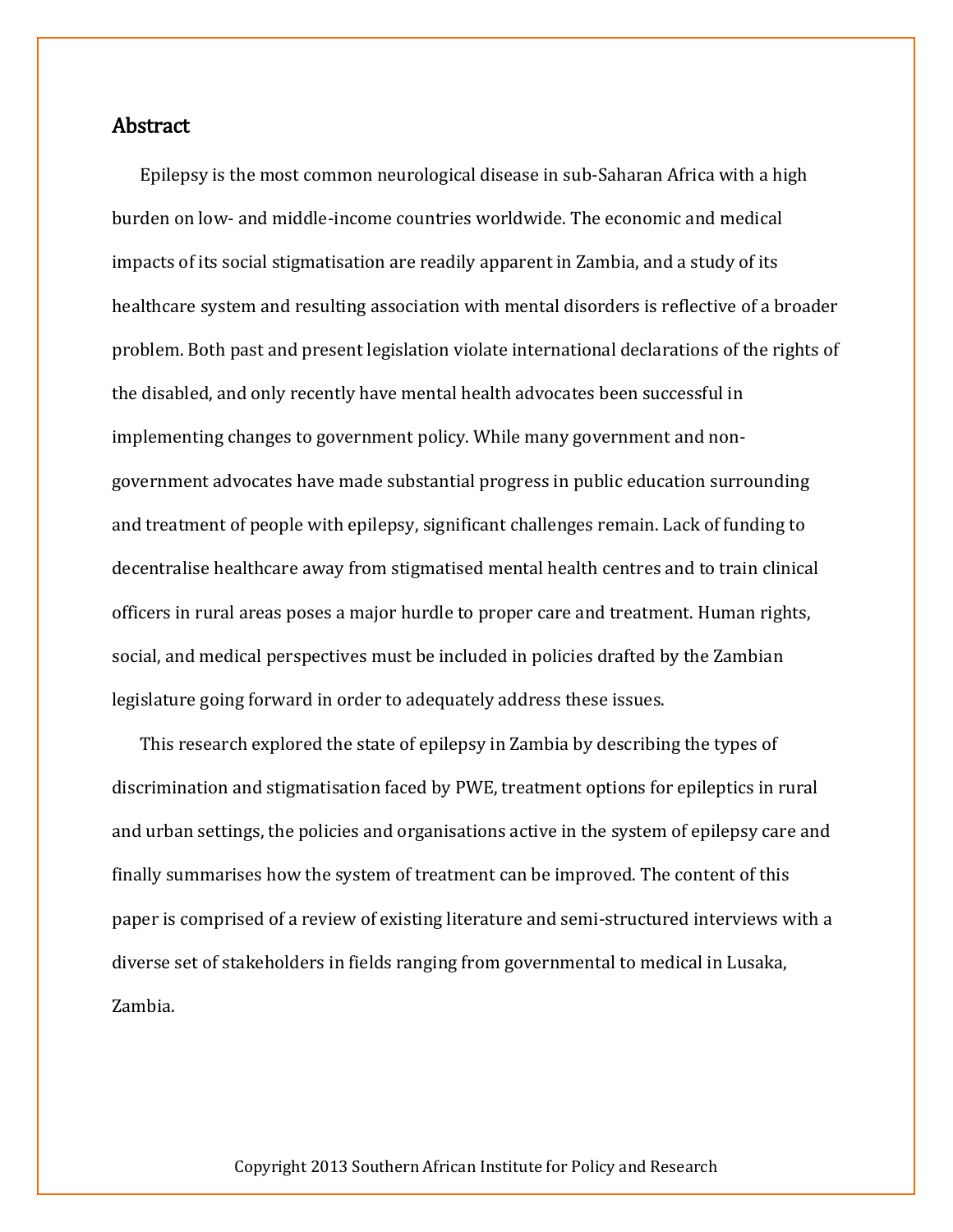## Abbreviations

| EAZ           | Epilepsy Association of Zambia                             |
|---------------|------------------------------------------------------------|
| MCDMCH        | Ministry of Community Development, Mother and Child Health |
| <b>MHUNZA</b> | Mental Health Users Network of Zambia                      |
| <b>MOE</b>    | Ministry of Education                                      |
| <b>MOH</b>    | Ministry of Health                                         |
| <b>PWE</b>    | People with Epilepsy                                       |
| <b>UTH</b>    | University Teaching Hospital                               |
| <b>WHO</b>    | World Health Organisation                                  |
| <b>WWE</b>    | Women with Epilepsy                                        |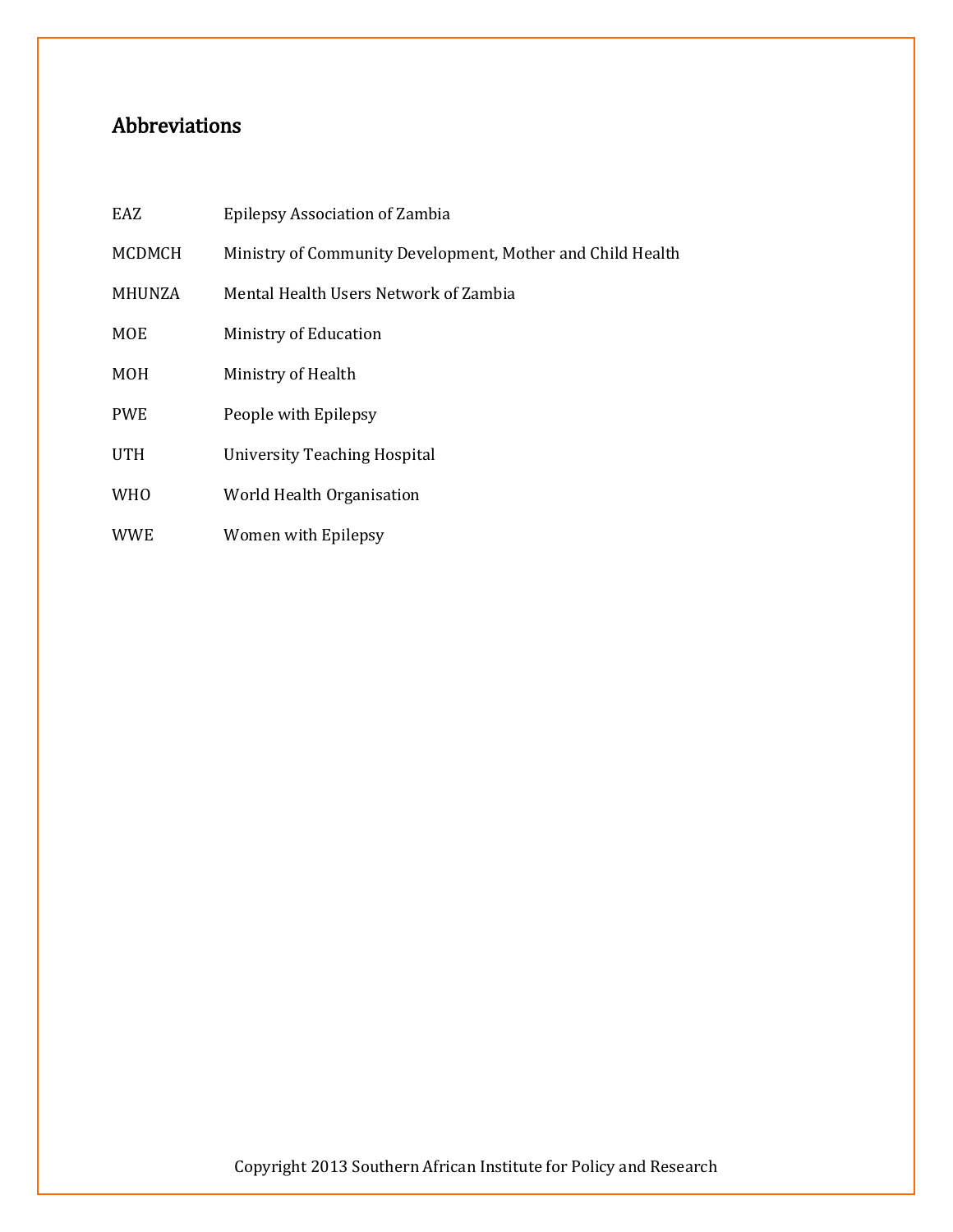## **Background**

In Zambia, as in much of the developing world, people with epilepsy (PWE) face discrimination and stigmatisation as a result of their condition on a day-to-day basis. Epilepsy is the most common neurologically based non-communicable disease, with over 85% of the global burden of disease occurring in low and middle-income countries (WHO, 2004). This large burden of disease can be attributed to social, economic, and health issues. While many people are born with epilepsy, others can become epileptic due to secondary causes, such as poor nutrition or perinatal complications. Those that are most prone to these types of health issues are often the same people who cannot afford or access treatment. This is especially true in rural areas, where the incidence of epilepsy is highest and where it is estimated that two-thirds to three-quarters of people do not have access to health care (WHO, 2004; Birbeck & Baskind, 2005). This lack of access may be due to long distances to health clinics, high user fees, or high travel costs.

Lack of treatment for PWE is not exclusive to rural areas. Even those who do have access to treatment may not know that there are viable treatment options available. This lack of knowledge may stem from general unawareness of epilepsy or may be the result of commonly held misconceptions about the disorder. Stigma affecting PWE and their families may also deter patients from seeking effective treatment. In urban areas, PWE face discrimination and stigmatisation due to the association of epilepsy with mental illness. The mental health system in Lusaka, Zambia's capitol, is indicative of the structural origination of stigma for epileptic patients. While epilepsy is a medical issue, treated by pharmacological means and to be counselled accordingly, patients are almost universally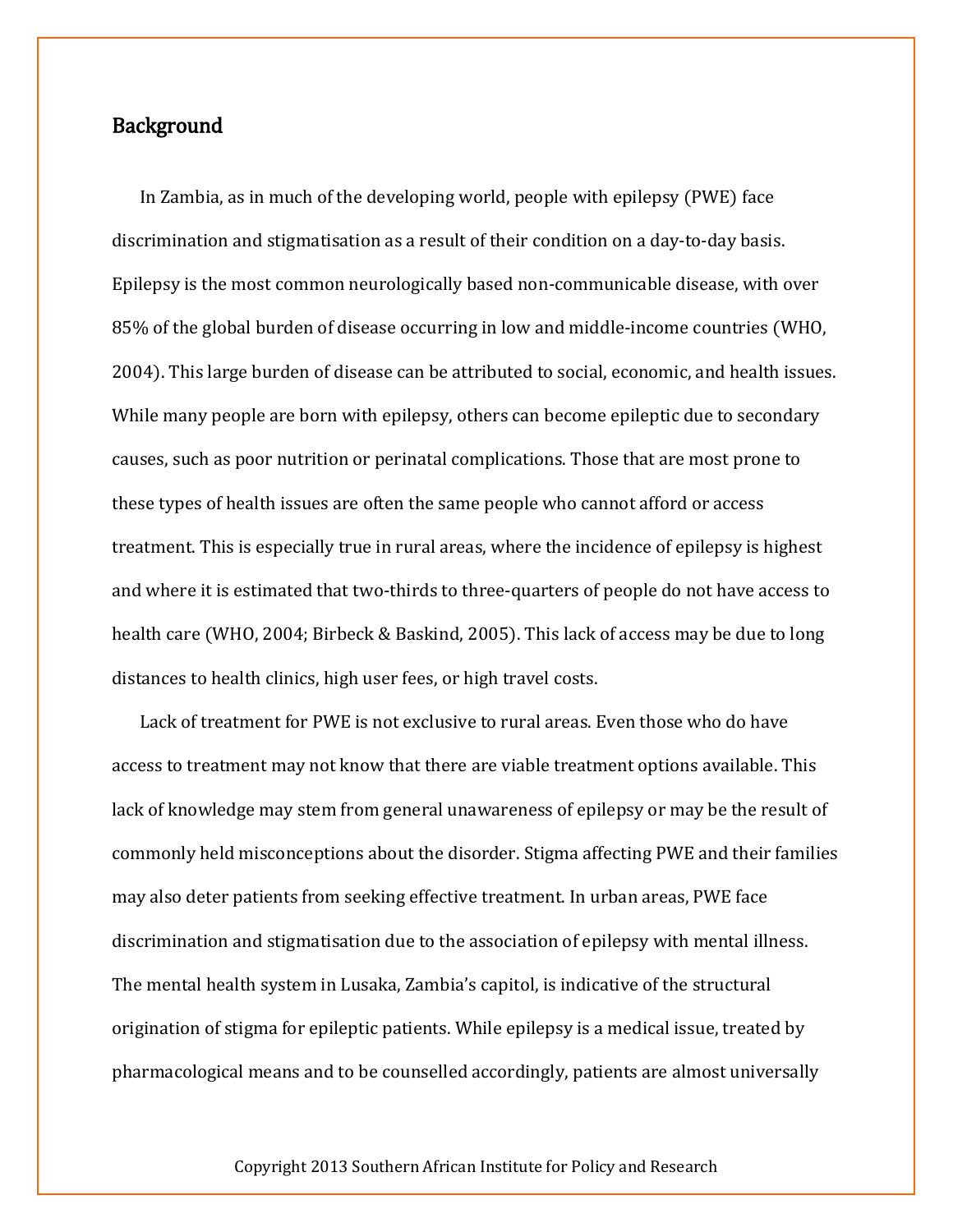treated in mental health institutions. In some cases, association with the mental hospital may be enough to discourage PWE from seeking treatment (Kapungwe et al., 2010).

Due to the strong association between epilepsy and mental illness, PWE are highly affected by the mental health policies, disability laws, and government involvement. Mental illness was not one of the top ten focus areas in the current national development plan and it has continually received insufficient funding and attention. Due to the structural nature of the referral system in Zambia, widespread treatment and resources for PWE and the mentally ill have been severely restricted. The large amount of referrals to high-level hospitals has created a centralised system for epilepsy treatment that is difficult for PWE to access at the primary care level (Atkinson et al., 1999; Mwape, 2010).

The consequences of uncontrolled epilepsy in Zambia can affect every aspect of life. PWE often face open discrimination on account of the lack of understanding and knowledge about epilepsy among peers, family, teachers, or employers. This ubiquitous stigma often socially and economically disadvantages PWE in both rural and urban settings. The violent nature and loss of control during seizures has led many to associate seizures with demonic possession or witchcraft, both of which are extremely stigmatised and often thought to occur when a victim or family member has done something immoral. In this way, it may be presumed that PWE and their families have brought seizures onto themselves. Misconceptions of epilepsy go beyond association with bewitchment and mental illness, as there is also a pervasive fear that epilepsy is contagious. This common misconception may prevent people from assisting a person who is having an attack and can be extremely detrimental to social relationships.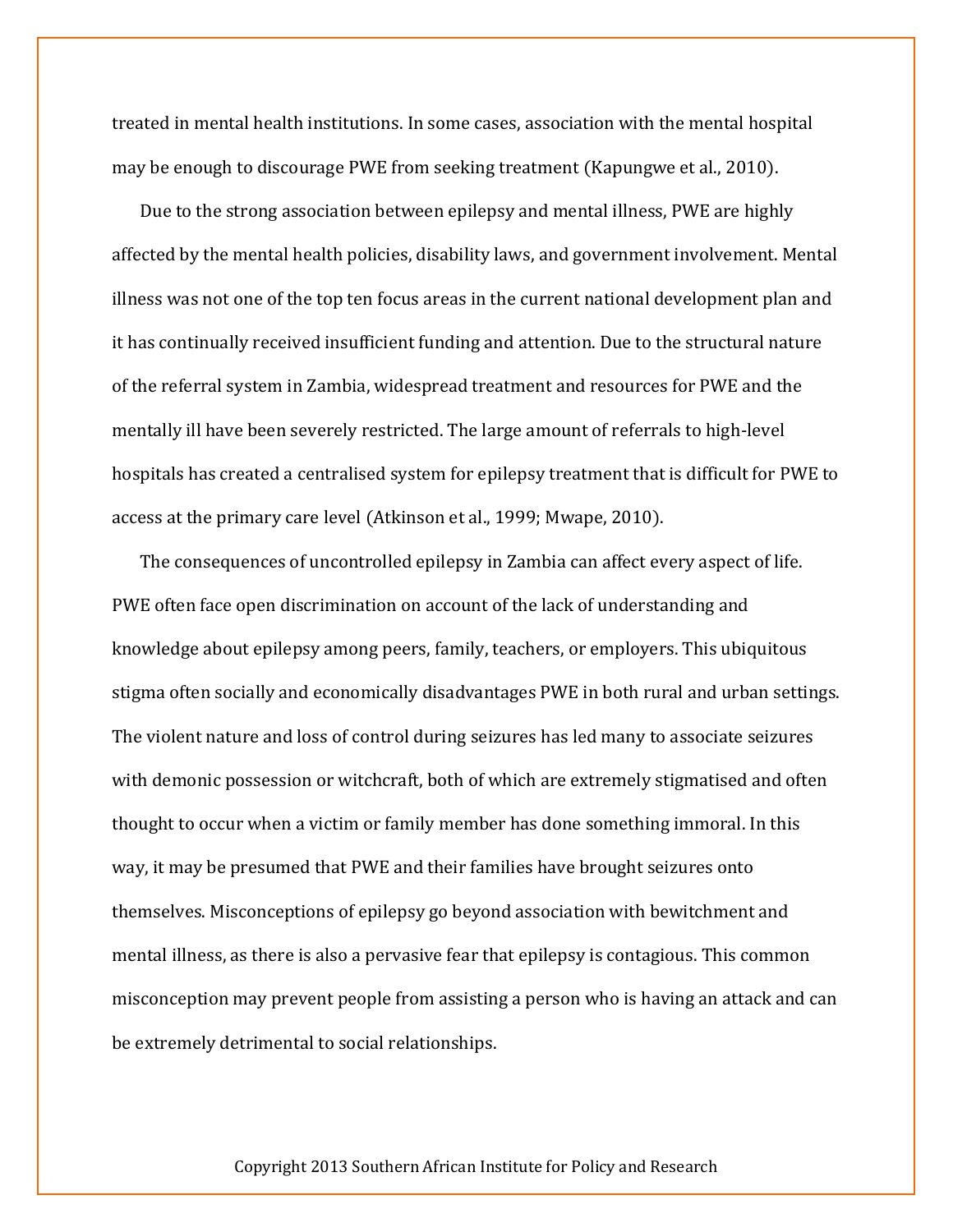The enormous treatment gap for epilepsy in Zambia (>90%) reflects the structural, social, and economic difficulties facing PWE who try to access treatment (WHO, 2004; Birbeck, 2007). This treatment gap is in spite of the fact that phenobarbital, one of the most inexpensive and widely available anti-seizure medications, only costs US\$5 per person per year. Nowhere in the world is epilepsy more stigmatised than in sub-Saharan Africa and, in Zambia, access to reliable treatment raises concerns about the efficacy of existing policy, the structure of mental healthcare, and ethical issues surrounding the right to widespread treatment. Although extensive literature can be found on stigma-associated epilepsy in Zambia, little effort has been made to provide a comprehensive assessment of the efforts made to confront this stigma. This paper seeks to highlight the resources that are being made available for people with epilepsy and describe the current issues facing PWE in Zambia.

## Methods

This research explored the state of epilepsy in Zambia by describing the types of discrimination and stigmatisation faced by PWE, treatment options for epileptics in rural and urban settings, the policies and organisations active in the system of epilepsy care and finally summarises how the system of treatment can be improved. The content of this paper is comprised of a review of existing literature and semi-structured interviews with a diverse set of stakeholders in fields ranging from governmental to medical in Lusaka, Zambia.

Stakeholders were contacted through collaboration with the Southern African Institute of Policy and Research (SAIPAR) and the Zambian Governance Foundation (ZGF). The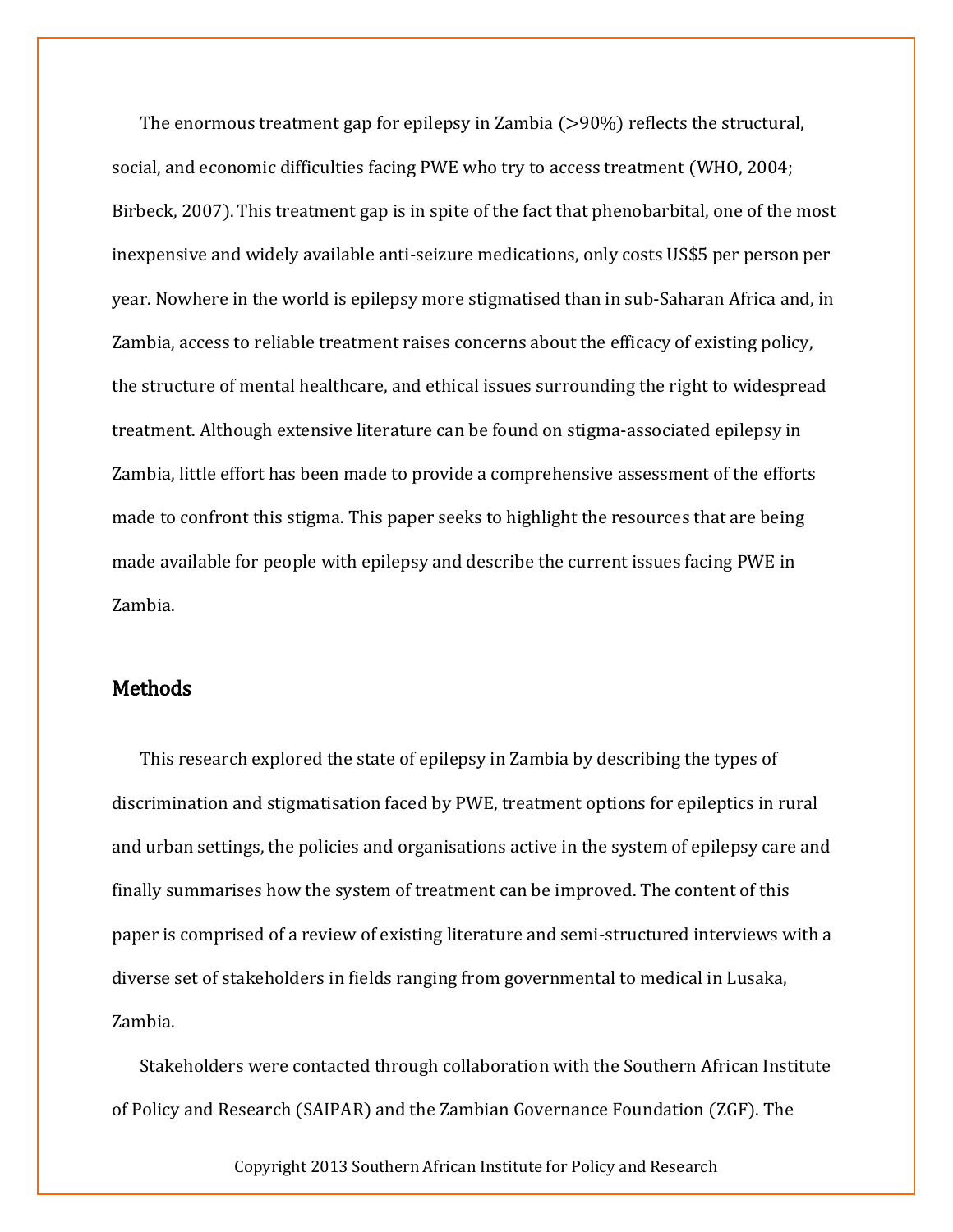interviews were conducted with nine stakeholders including representatives from the Ministry of Health, the Epilepsy Association of Zambia, the Mental Health Users Network, physicians at the University Teaching Hospital (UTH) and individual researchers. Interviews were conducted from June to August 2013.

### Discrimination and Injustice

The consequences of stigma affect every facet of life for PWE. In Zambia, stigmatisation of epilepsy is largely due to misconceptions of the origin and nature of seizures. In many cases, this lack of understanding has led to fear and propagation of misconceptions that affect daily life. Fear and stigmatisation has led to discrimination that significantly disadvantages PWE socially and economically in a manner that violates basic human rights.

Some of the most obvious examples of this discrimination are the disproportionate rates of unemployment and the education discrepancy between PWE and the rest of the population. One study conducted in Zambia in 2007 by Gretchen Birbeck, a physician and professor at Michigan State University who is an expert on epilepsy in Zambia, examined the education and employment statuses of people with epilepsy in comparison to people of similar age, sex, and location who had other non-stigmatised chronic medical conditions. The study found that people with epilepsy had significantly less education (7.1 vs. 9.4 years;  $p=0.0001$ ) and lower rates of employment ( $p=0.001$ ). People with epilepsy also reported lower food security, poorer living conditions, and higher rates of abuse. Of the women enrolled in the study, 20% of PWE reported having been raped as opposed to just 3% of the control group (Birbeck et al., 2007).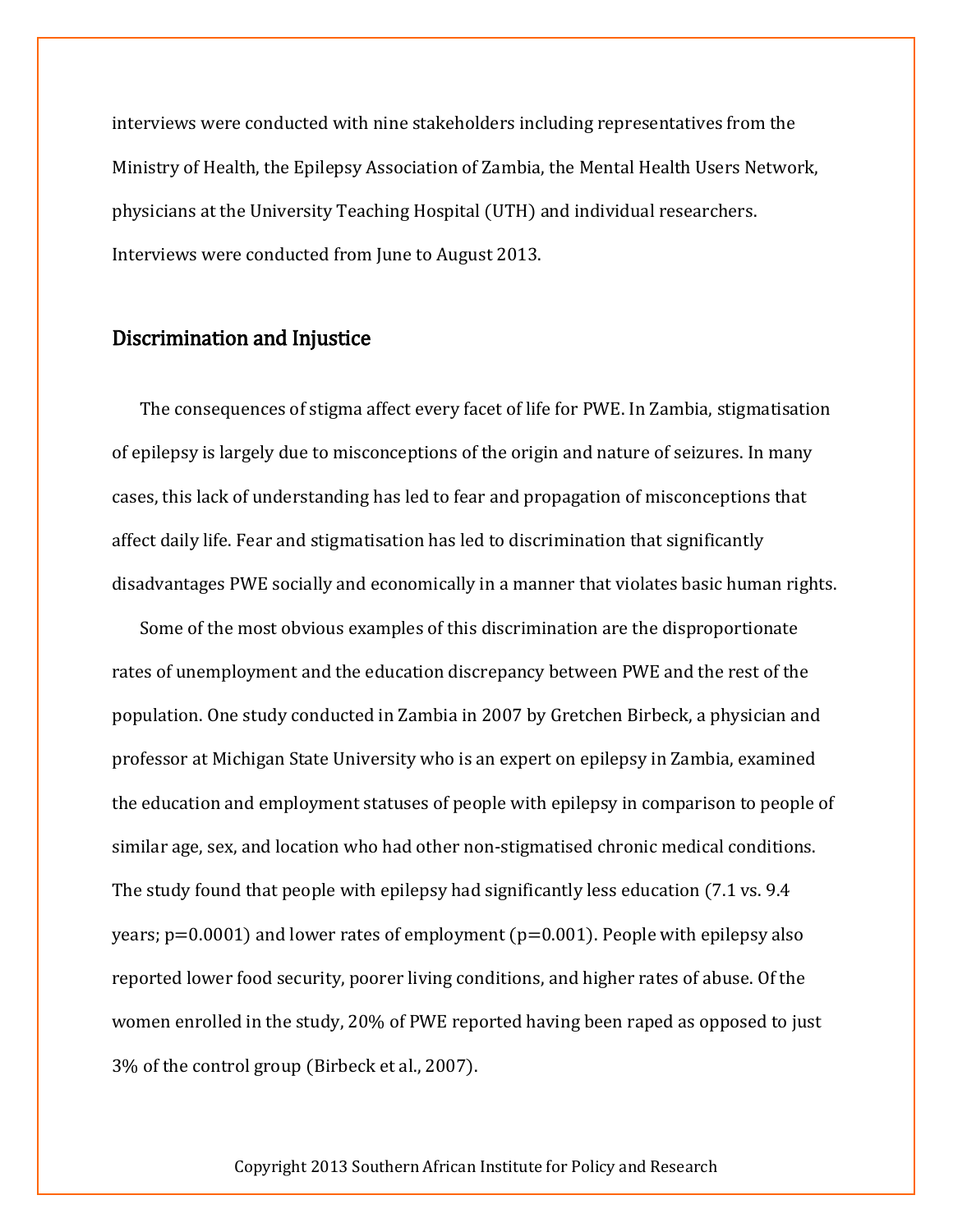These findings are not surprising when one considers that attitudes towards stigmatising conditions are held by all members of society, including employers, policy makers, and teachers. In some cases, PWE report being kicked out of school by teachers after having a seizure in the classroom. One study done in Zambia, which was also headed by Birbeck, examined the knowledge and attitudes of teachers towards PWE. The study found that many teachers did not have a better understanding of epilepsy than the general population. Of the respondents, witchcraft (16.8%) and spirit possession (17.3%) were commonly attributed as the causes of epilepsy and contagion was also noted as a possible cause (28.2%). Although 74.7% of the respondents said that they would allow a child with epilepsy into their classroom if he/she had never had a seizure in school, only 61.2% said that they would allow a child to stay in the class after a seizure in school (Birbeck, 2006).

In addition to children seeking education, women with epilepsy (WWE) are doubly disadvantaged as both a PWE and as members of a vulnerable social group. WWE are particularly vulnerable to rape, domestic violence, and abandonment. A woman's inability to fulfil the domestic and child-rearing responsibilities expected of a wife and mother may heighten tensions between the woman and her family. One study conducted with epileptic women describes the heart-breaking, but common, stories of women whose lives have been destroyed by uncontrolled epilepsy. The women reported feeling unsafe because of no family support, being fearful of having a seizure in public, and being worried about their ability to perform as a wife and mother. One woman described the constant stigma that she felt after having a seizure in public saying, "because of my epilepsy, people won't sit next to me. Even my family has rejected me" (Birbeck, 2008).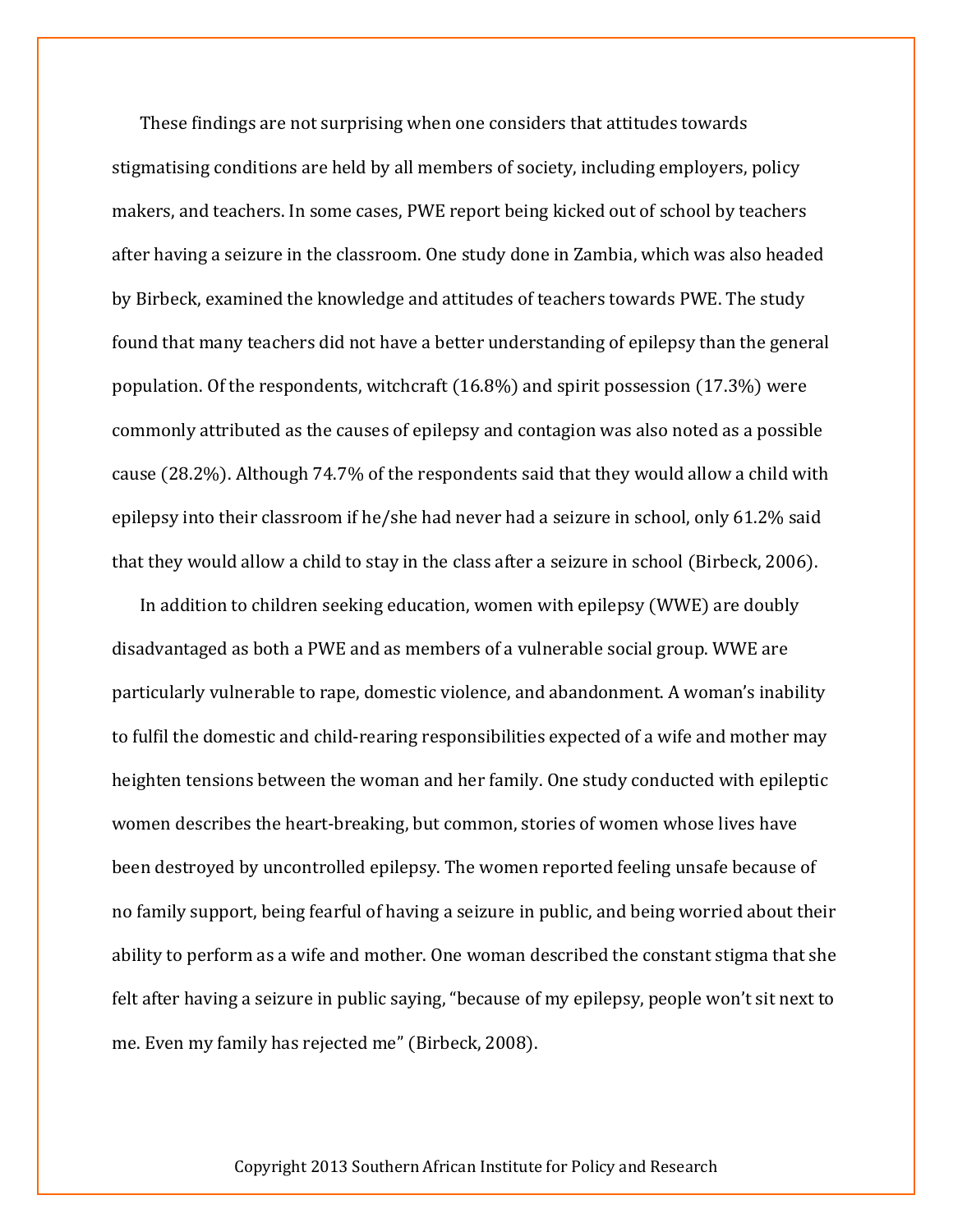PWE may also face excessive discrimination within the justice system itself. Law enforcement officers in Zambia, who are usually the first on the scene to respond to seizures that occur in public, are not specifically trained to deal with PWE and may hold misconceptions about seizures that negatively affect their response. In a survey conducted among police officers in Lusaka, 23% of respondents said that they would arrest, isolate, or restrain a person who was brought into the police station for having convulsions. Among the officers, fear of contagion and association with supernatural causes were common misconceptions about epilepsy (Mbewe, 2007).

Discrimination and injustice are common occurrences for PWE in Zambia. The large disparities between PWE and the rest of the population suggest that epilepsy-associated stigma pervades all aspects of life in both urban and rural settings. It suggests a deeply ingrained prejudice that can only be adequately addressed by a multifaceted approach to stigma reduction through educational campaigns, policy reform, and healthcare reform.

## Treatment Options for PWE in Zambia: The Role of Health Care Structures in Stigmatisation of Epilepsy

Discrimination against PWE is largely a result of misconceptions and stigmatisation of epilepsy. Interestingly, the Zambian health care system is intimately connected to this stigmatisation and has the potential to significantly alter how the disorder is perceived by the general public. In the informal health care sector, treatment from traditional healers contributes greatly to social perception of the disorder. In the formalised health care system, the categorisation and treatment of epilepsy as a mental health issue perpetuates the misconception that epilepsy is a mental illness.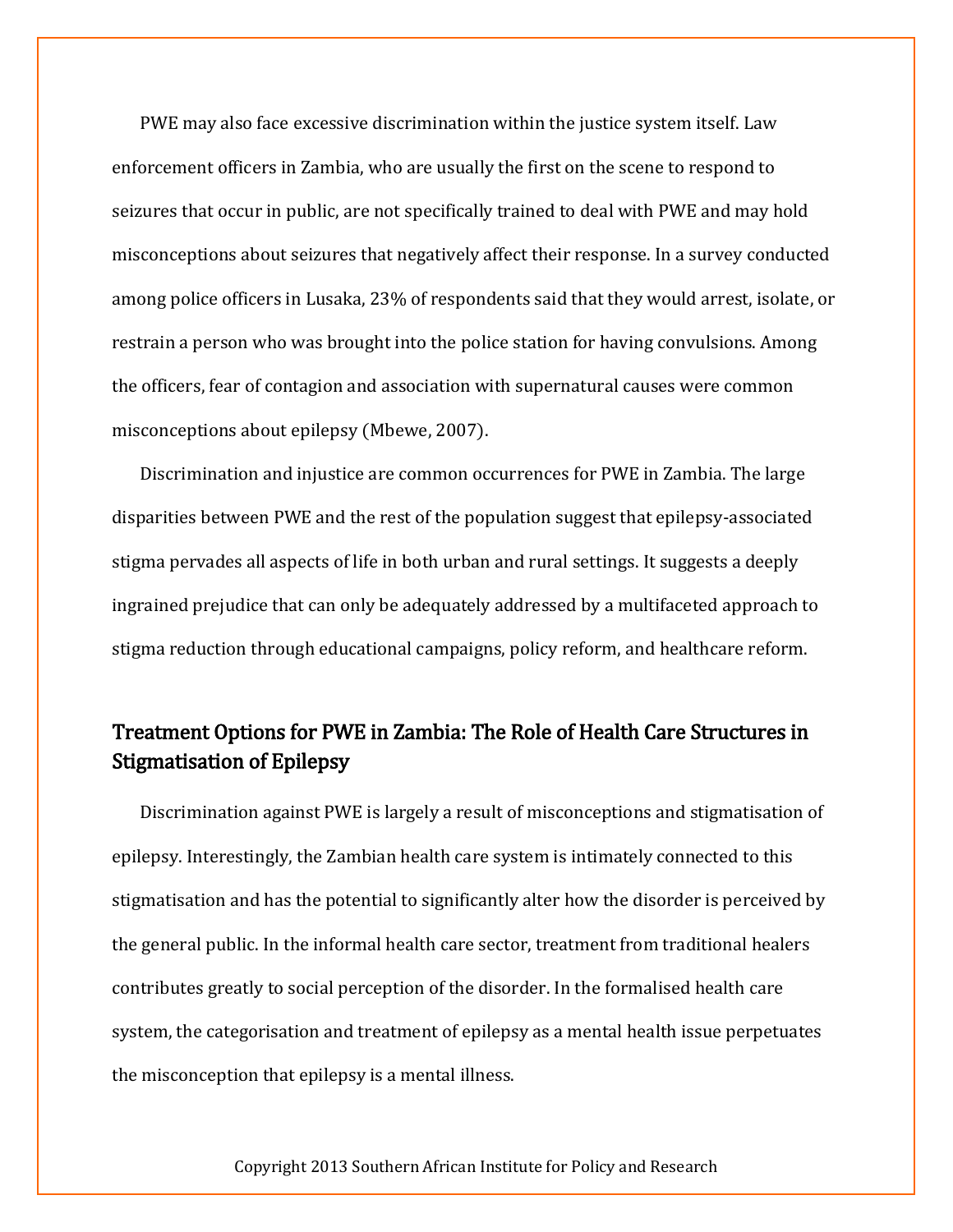### Traditional Healers

In rural areas, where access to formalised healthcare may be non-existent, many PWE and their families consult traditional healers. In Zambia, traditional healers commonly associate epilepsy with witchcraft and maintain that the bodily fluids of an epileptic can transmit seizures to those who come in contact with them. Although there is no standard treatment, many healers believe that epilepsy can be treated by giving the patient a concoction comprising of the ingredients used to create the original witchcraft. Generally, this includes products from animals that exhibit convulsive behaviour.

Although traditional healers do not receive any official medical training, their role in the epilepsy treatment should not be understated as they are able to give their patients both the social and cultural support that is absent in most modern day health facilities. In this sense, traditional healers can play a key role in stigma reduction or propagation. Traditional healers may offer a relief from social stigma or lessen the anxiety felt by the patient or his/her caretakers by providing contextualised treatments that address sources of fear. For example, although it might seem that traditional healers' misguided claim that epilepsy is contagious may negatively affect the lives of PWE, it is also beneficial to consider that these healers can prescribe remedies to family members to prevent perceived transmission. When family, caretakers, or friends are able to feel comfortable around PWE, felt stigma can drastically decrease.

Despite the potential benefits of traditional medicine, there may also be negative consequences if a patient is unable to control his/her seizures. The cost of treatment from a traditional healer may deplete a family's scarce financial resources and further deter them from seeking modern treatment. Prejudice against western medicine and misconceptions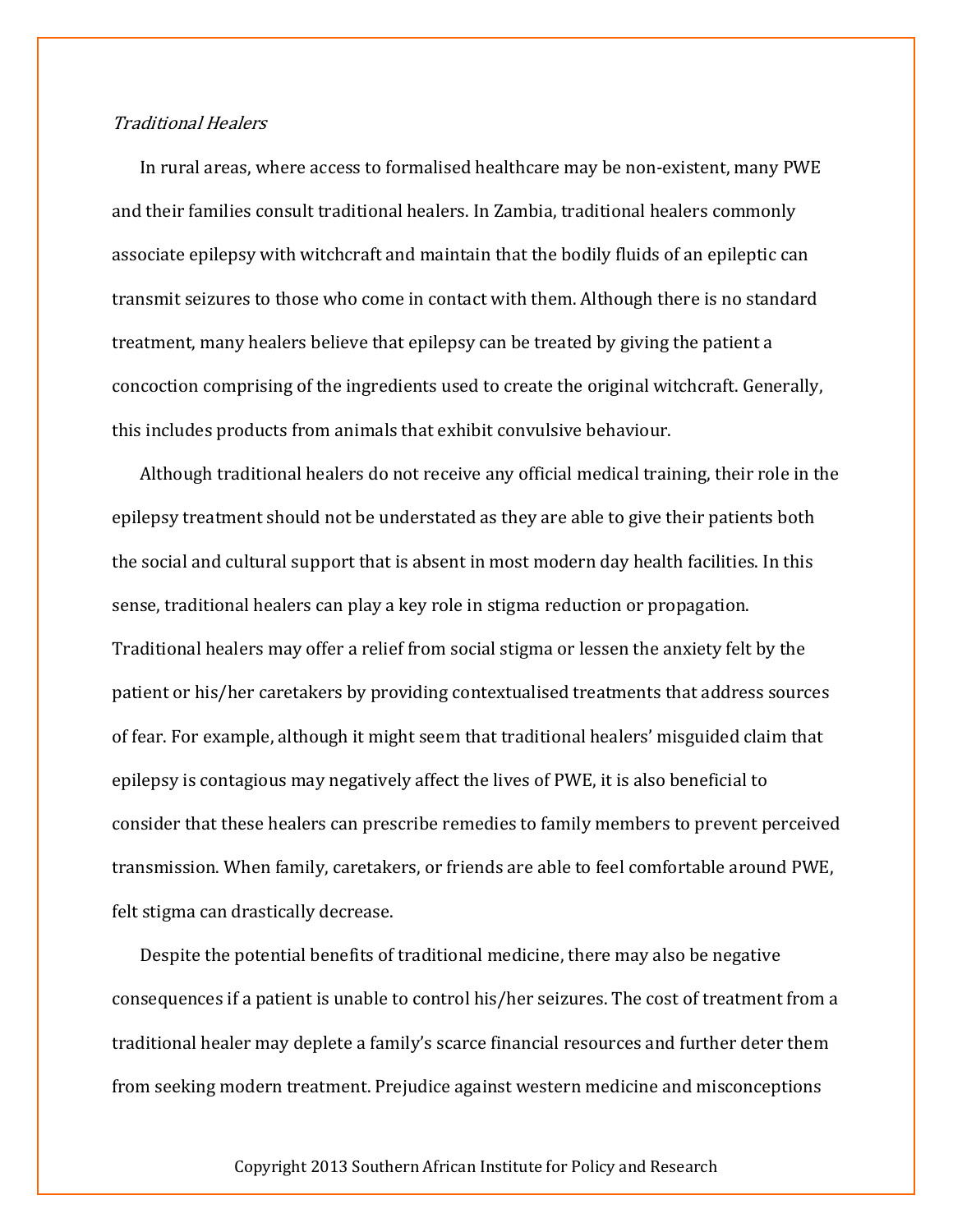perpetuated by traditional healers also have the potential to increase stigma surrounding a patient and some methods of treatment employed by traditional healers may be actively harmful to the health of the patient (Baskind & Birbeck, 2005).

#### Formalised Health Care: Referral System and Centralisation of Care

The treatment of epilepsy in formalised health care settings is often seen as a source of stigma itself. Zambian hospitals operate on a referral system that involves the interaction between multiple levels of healthcare. The system operates by encouraging patients to seek treatment at primary care facilities that are located around the country and that are supported by larger health centres and hospitals. When a condition is beyond the abilities of the primary health care provider the patient is referred to the appropriate health facility. In theory, this system is primary care focused and allows the majority of medical conditions to be treated at low-level clinics, which are generally more accessible to the average Zambian than Lusaka hospitals, and allows higher-level centres to focus on serious conditions that are beyond the capacity of primary care.

The structure of the referral system assumes strong communication and collaboration between lower and higher-level treatment centres that often does not exist in most developing nations. In practice, the necessary emphasis is not placed on primary care and patients often bypass primary care facilities, are referred to higher-level clinics for conditions that could be treated at lower-level clinics, or are not referred back to primary care facilities after receiving treatment at higher-level clinics. The end result is overcrowded high-level clinics that are caring for patients who could be treated at lowerlevel clinics (Atkinson et al., 1999).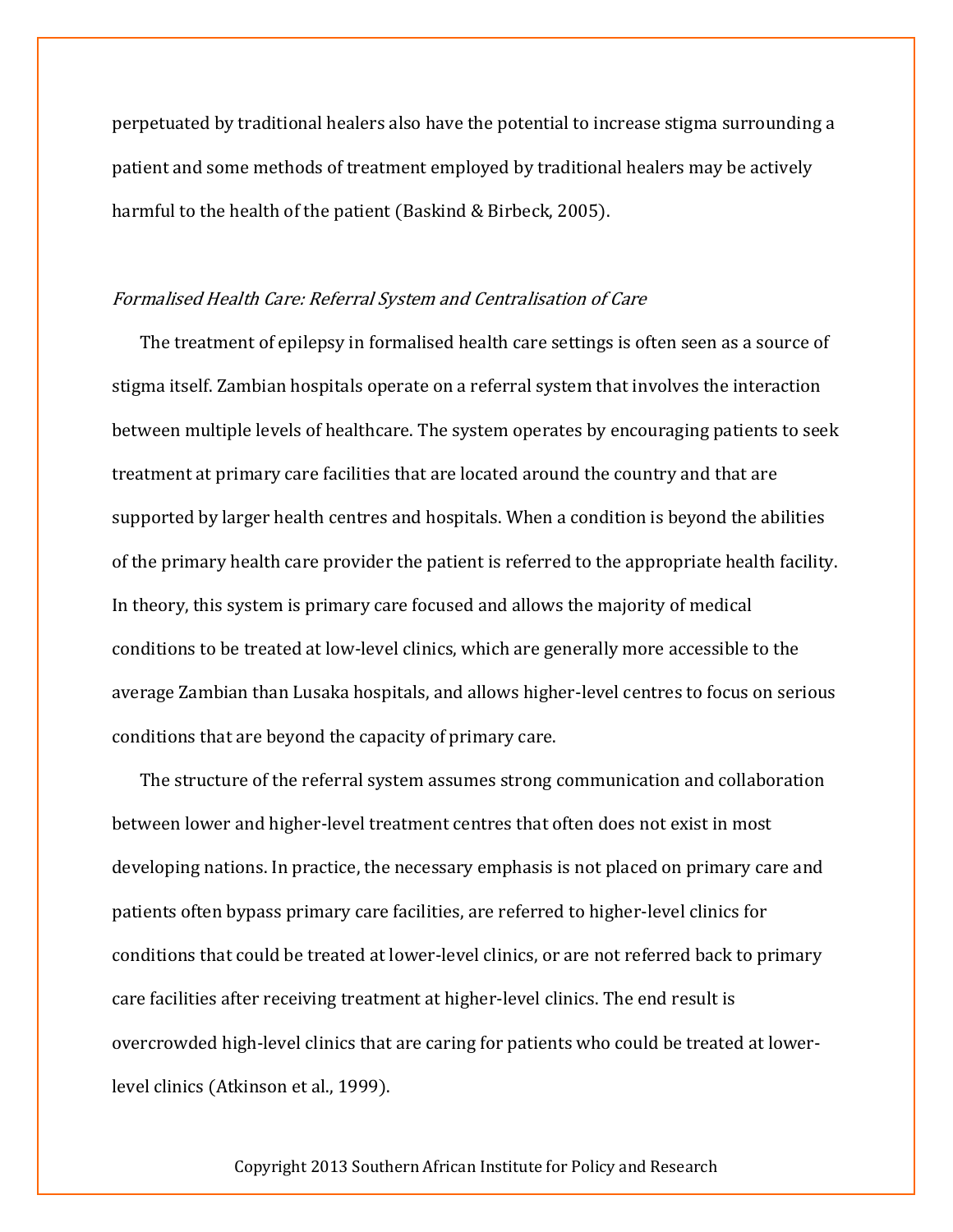Such is the case with epilepsy. In Zambia, epilepsy has not been adequately incorporated into primary care. Although epilepsy is a neurological disorder, not a mental illness, it is categorized and treated under mental health institutions and most PWE are referred to the neurology or psychiatry departments at the University Teaching Hospital (UTH), the main government-run general hospital in Lusaka, or to Chainama Hills Hospital, the only mental health institution in Zambia.

Because of its association with mental health and its treatment by mental health professionals, the issues facing incorporation of mental health at the primary care level are also applicable to the issues facing epilepsy at the primary care level. Primary health care centres are both disorganised and understaffed in terms of mental health treatment despite the capacity for mental health treatment at the primary care level. This centralisation of epilepsy care at Chainama and UTH is further exacerbated by the hospitals themselves, as there are few referrals back to primary care centres, and patients are often encouraged to continue seeking treatment at the high-level hospitals (Mwape, 2010).

Besides overcrowding high-level hospitals and disadvantaging patients in rural areas with limited access to Lusaka, the centralisation of care at Chainama and the association of epilepsy with mental health have perpetuated the common misconception that epilepsy is a mental illness. This perception has many consequences as stigma surrounding mental health treatment is also then attributed to epilepsy. Similar to stigma surrounding epilepsy, stigma surrounding mental illness largely stems from a lack of knowledge and understanding about the causes and nature of mental illness. Because of an association of mental illness with alcoholism and drug abuse, many people believe that mental illness is self-inflicted. There is also a common perception that the mentally ill are incapable of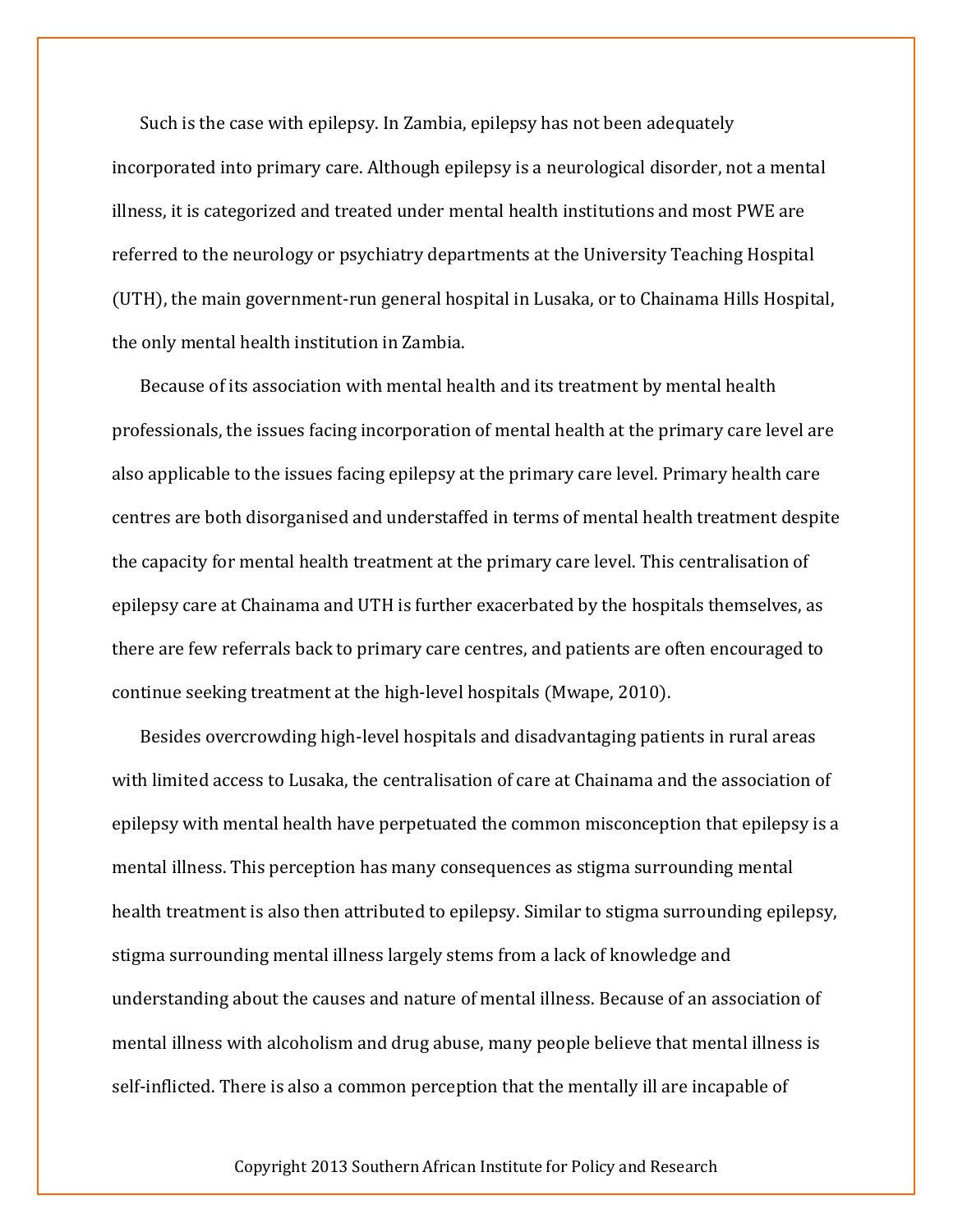caring for themselves or making decisions and that they are not entitled to the same rights afforded to the general population. Even Chainama itself is enshrouded in stigma, with a common local derogatory term for a mentally ill person being a "Chainama case".

Association of epilepsy with mental health introduces a broader dynamic of stigma, as the condition takes on misconceptions of seizures as well as misconceptions about mental illness. Recent efforts to distance epilepsy from mental health have been made, but treatment is still largely handled in the psychiatry department at UTH and at Chainama.

## Legal Action: Dissecting Mental Health Policy in Zambia

Discrimination and injustice cannot be adequately addressed simply by investing in large-scale awareness campaigns; it must also be systematically approached by comprehensive policy implementation. Because of the strong association between mental health care and epilepsy, epilepsy is most often grouped into the general body of laws concerning mental health and therefore subject to the critical failings and lack of attention attributed to such legislation.

Government intervention and legal advocacy are two major drivers of change in Zambia, and while there are still enormous policy gaps to be filled, disability and mental health law have steadily evolved since its independence. While 79.5% of African nations have some form of mental health laws, 70% had not been changed in 15 years or more. Although Zambia has made much recent headway powered by a variety of advocacy organisations, both specifically for epilepsy and mental health as a whole, there are still many measures yet to be taken to ensure the rights of PWE in Zambia (WHO, 2010).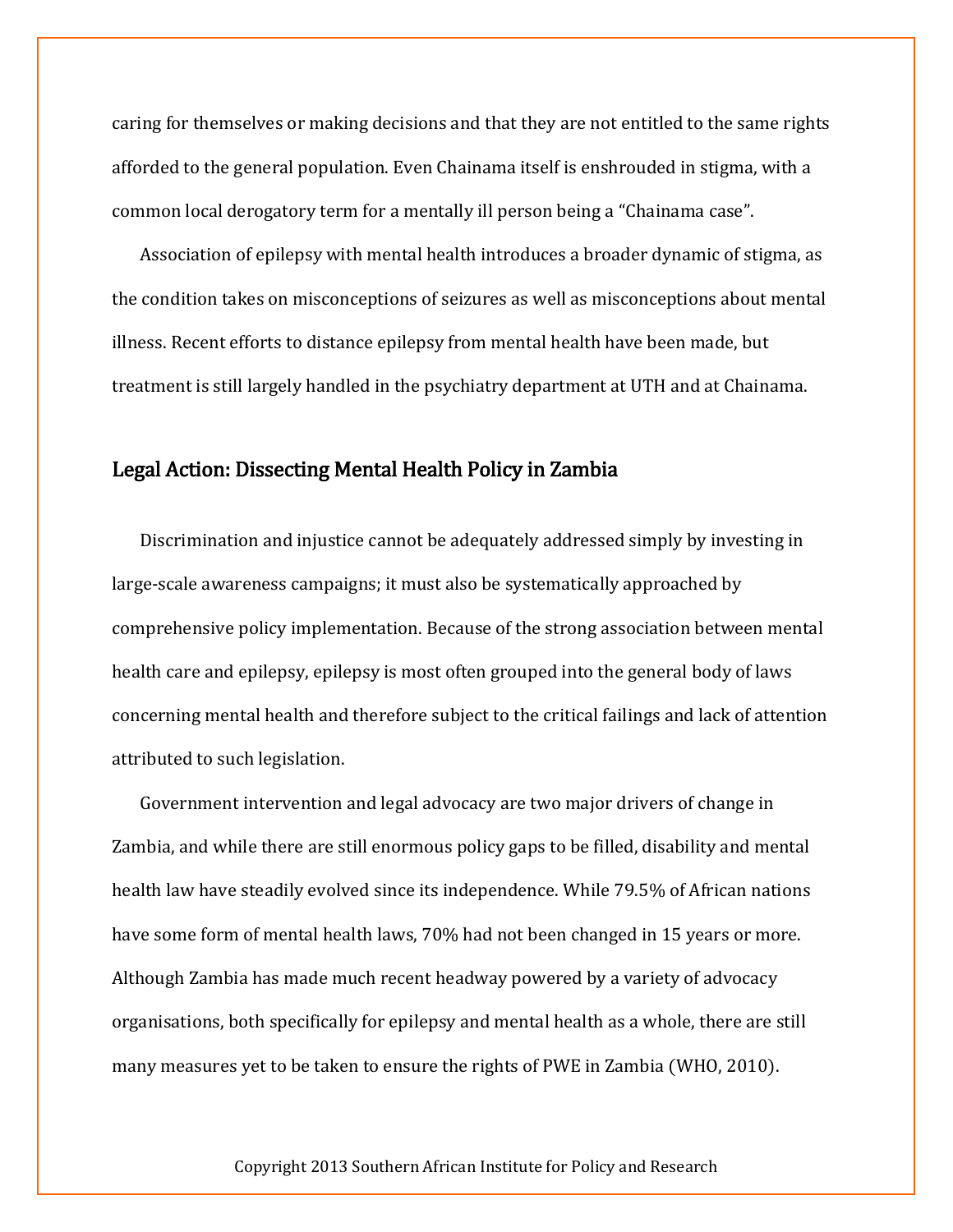Zambia's original mental health statute, the *Mental Disorders Act of 1951*, set out many basic principles of disability rights to care and treatment, yet failed to secure respect and the protection of human rights for persons with mental disability (Birbeck, 2008). While seemingly impressive in its clairvoyance at a very early point under the colonial government and later in the country's history, the initial legislation treated mental health patients as incapable of making their own decisions and the text is aimed more at protecting the population at large from persons of mental disability than at treating and aiding those persons themselves.

The opening language of the law defines a person with mental disabilities as someone "incapable of managing himself or his affairs, a danger to himself or others… and requires supervision, treatment or control" ("Mental Disorders," 2012). This definition, placed at the very outset of the legislation, depicts those with mental health as societal liabilities who need to be locked away in secluded treatment facilities, allotted few personal liberties, and who should be feared by society. This legislation, which was only recently repealed, reflects the harsh views of both policymakers and laypeople of those with mental health issues and reiterates the strong stigmatisation surrounding PWE and mental illness at large. Furthermore, the focus of the legislation on protecting citizens from mental health users, as opposed to a focus on protecting the users themselves, means that the policy did not attempt to rectify any of the structural or social issues that were keeping mental health users from accessing adequate care.

It has long been noted that the current mental health system does not promote wide access to mental health care services through primary care. This issue was finally addressed by policy in 2005, when significant progress was made with a new Mental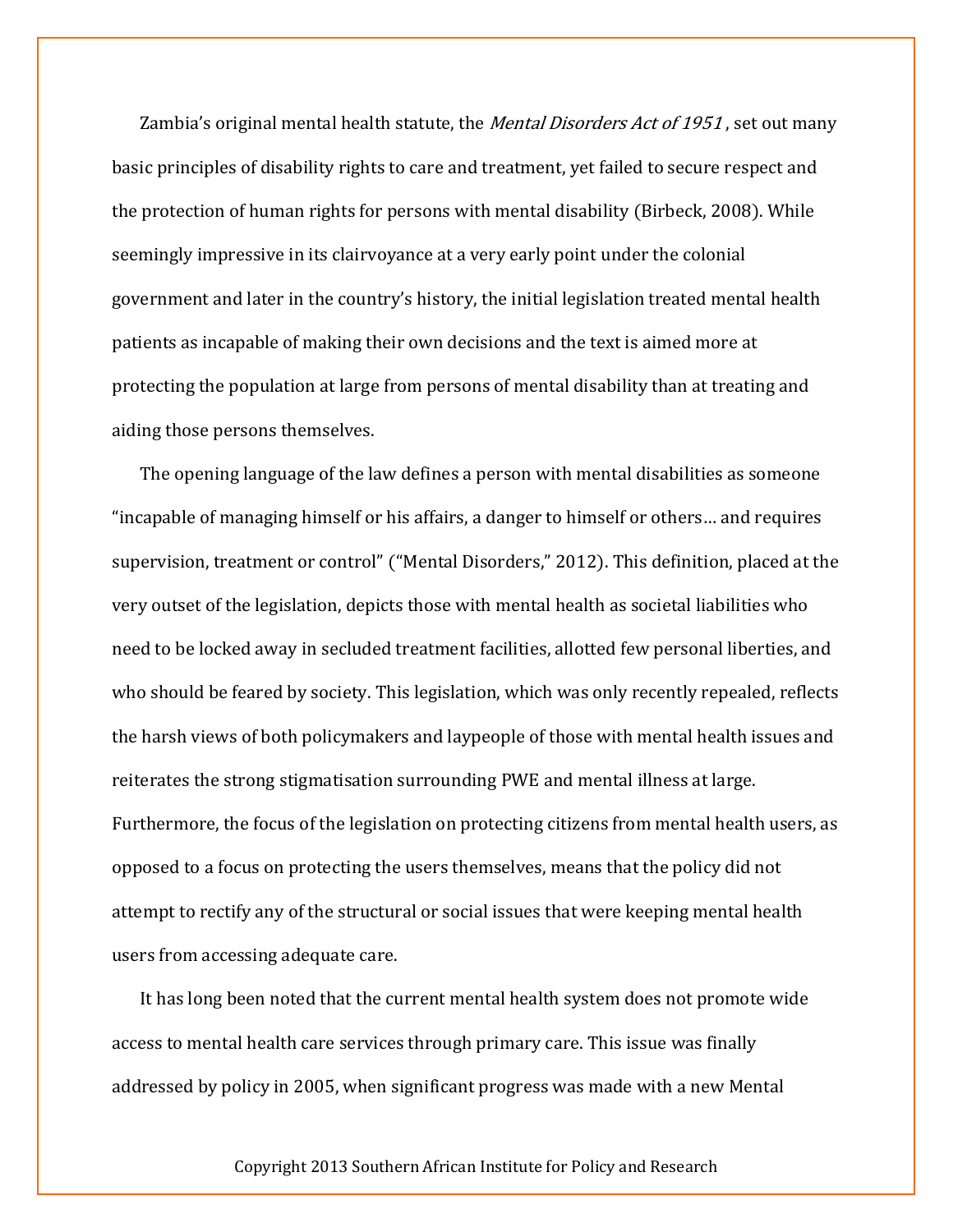Health Policy issued by the Ministry of Health. This policy focused primarily on the need to integrate primary healthcare workers into the mental health system and decentralise its structure away from the current referral system (Mwape, 2010). It also signalled the addition of mental health to the National Health Services Strategic Plan, a dramatic increase in attention to the Ministry's agenda and a significant victory for mental health advocates. The Policy was initially hailed as a great stride forward in the mental health initiative, but the failure of parliament to repeal the initial Mental Disorders Act and very limited resources devoted by the government ultimately curtailed the Policy's impact.

After 50 years of detrimental impact on Zambian society and over a decade of debate and revisions, a new mental health bill was finally passed in 2012 that repealed the original Mental Disorders Act. The Zambian parliament passed a new disability law that makes major gains in providing for a human rights perspective, as opposed to purely a medical perspective, in helping to protect those with mental disability. However, even basic voting rights for those with epilepsy can come into question. Anecdotal evidence was provided by a Zambian with epilepsy who was admitted to Chainama hospital, for which she had to be accompanied by the police to and from the voting station in order to submit her ballot, a clear source of future stigma and public discomfort (Personal Communication, July 2013).

The continued drafting of a new Zambian constitution in 2013 provides additional opportunities to embed core human rights and international protection principles in the legal foundation of the country. While significant language is included in section 104 (2) of the draft constitution to "recognise the equal right[s] of persons with mental incapacity," the Mental Health Users Network of Zambia (MHUNZA) notes that the use of the word "incapacity" implies a more stigmatised connotation, and the use of the word "disability"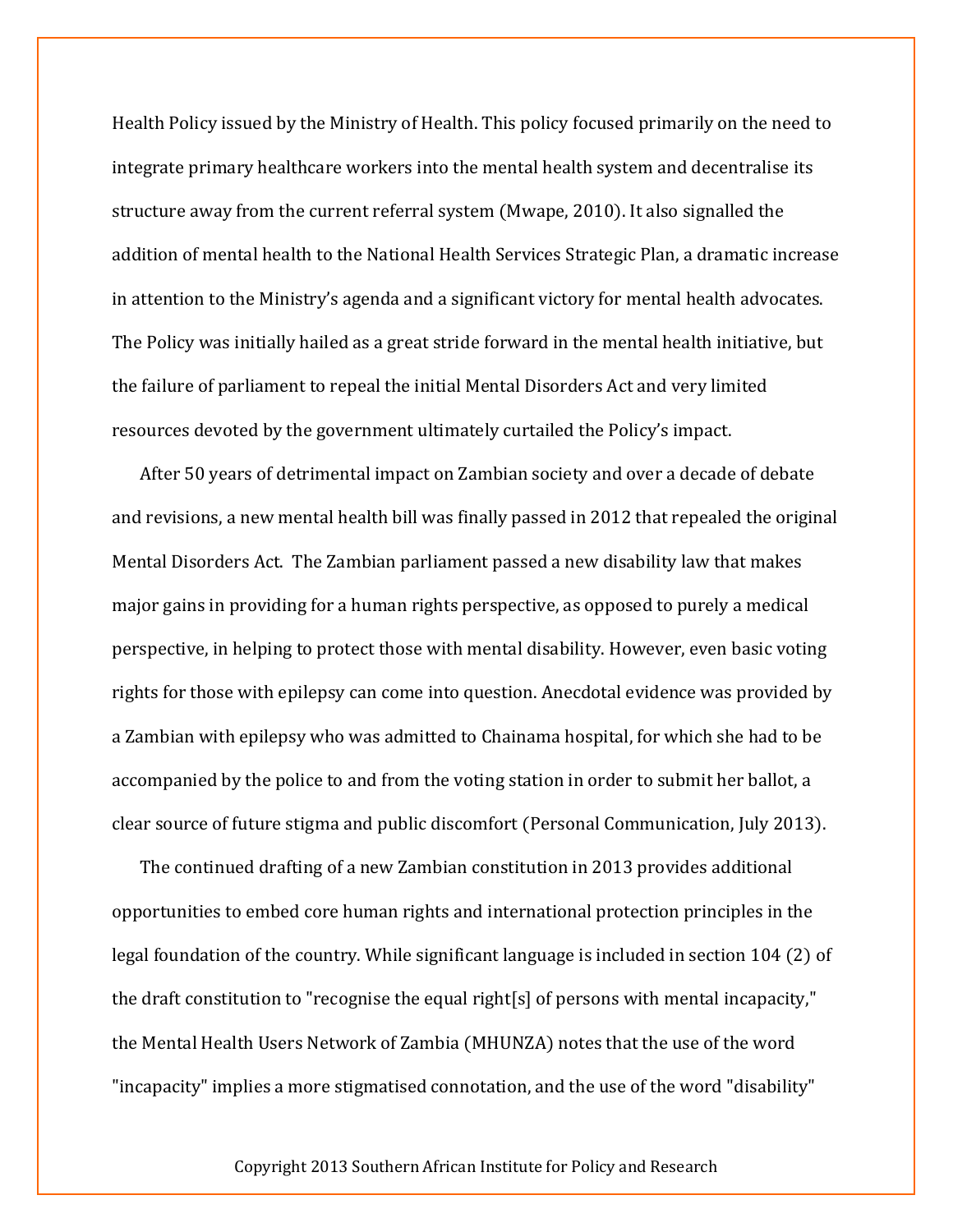instead goes a long way to framing the political mind of the country in a protectionist viewpoint ("Mental Health," 2010). If the rights of the mentally disabled are to be preserved, the technical committee writing the draft should be in a mind-set very different from those of the colonial government, with mental disability, and not incapacity, in their thoughts as they continue the formation of this essential legislative foundation.

The legal framework within which the mental healthcare system and mentally disabled operate shackles those with epilepsy to the civic and medical limitations of the past colonial system. While those same limitations have been in effect for over 50 years, the rise of mental health advocacy organisations and globalised human rights policies have helped form new legislation which greatly benefits the disabled. These pieces of legislation must make it through government ratification and the old laws must be repealed, however, in order for mental healthcare reform to be truly effective.

## Addressing Epilepsy Stigma in Zambia: Key Players

Zambia is in a unique position to combat stigma, as it has a variety of institutions in place that could be mobilised to prevent discrimination of PWE and mental health users. In 2004, the WHO published a report about epilepsy in the African region as a part of the Global Campaign against Epilepsy which aims to address inadequate access to treatment and stigma reduction for PWE. The report summarises the situation of stigmatisation and discrimination in Zambia while outlining interventions from specific organisations that are needed to reach their goal. The WHO report identifies the need for coordination between a country's Ministry of Health, a dedicated epilepsy organisation, a national focal person and WHO offices ("Epilepsy," 2004). This paper focuses on the activities of three of these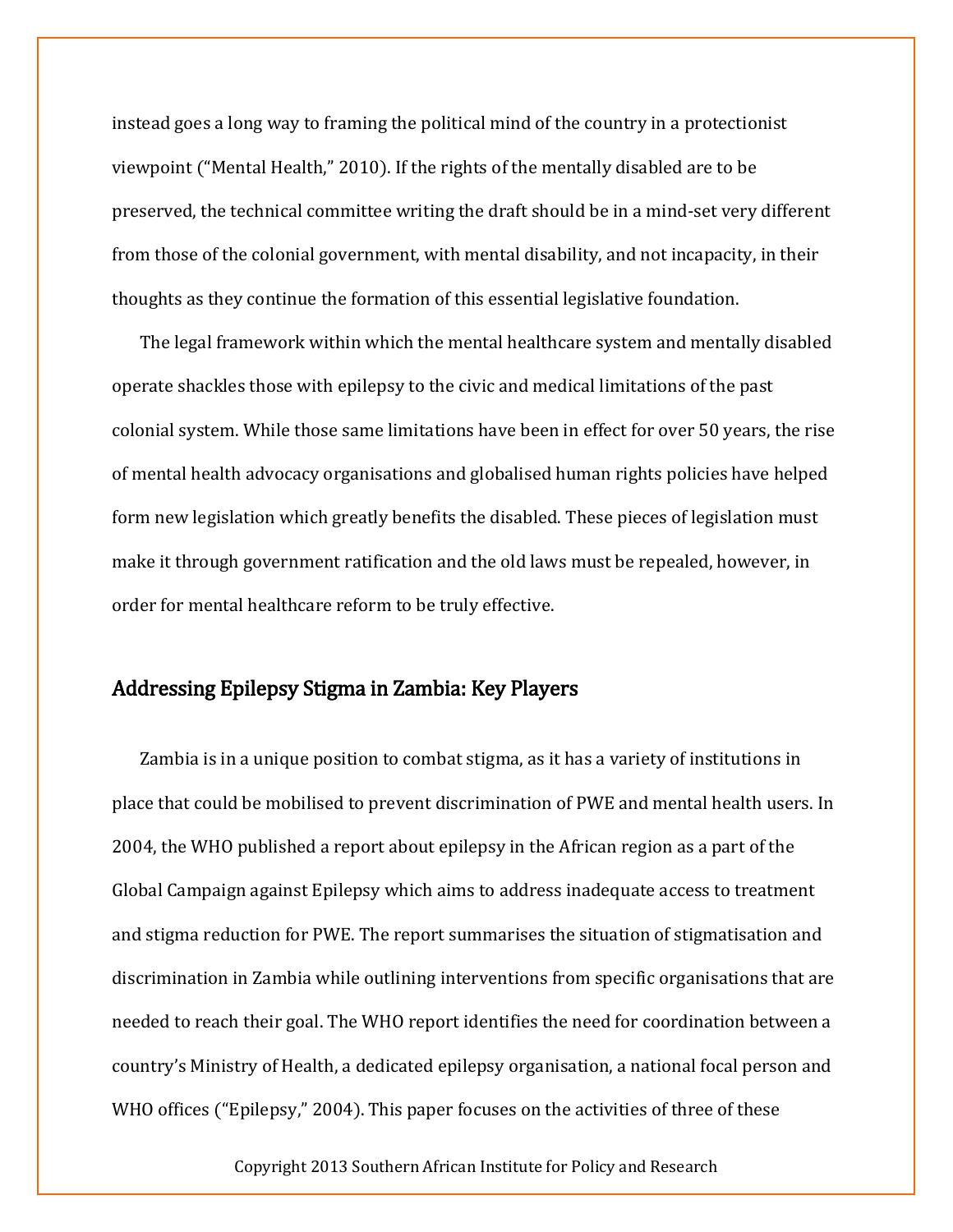organisations in Zambia: the Ministry of Health (MOH), the Epilepsy Association of Zambia (EAZ), and the Mental Health Users Network of Zambia (MHUNZA).

#### Ministry of Health

The MOH, as the Zambian government branch directly associated with maintaining and improving the structure of healthcare nationwide, is a crucial element in decreasing public stigma and increasing access to epilepsy treatment. The 2004 WHO guidelines view the role of the MOH as advocating for epilepsy at the country level, integrating epilepsy into primary care, collaborating with other ministries to reduce stigma, and allocating resources to epilepsy groups ("Epilepsy," 2004).

In Zambia, the MOH does each of these tasks through the Mental Health Unit branch, whose mission is to improve access and human rights treatment for mental health users. This unit has identified a national focal person for epilepsy, the president of the Epilepsy Association, to coordinate between the MOH and epilepsy organisations. The decision was made to coordinate epilepsy and mental health efforts separately, with the intention of disassociating neurologically-based disorders from mental illnesses. Although this is a step in the right direction, the fact that epilepsy and mental health are both under the Mental Health Unit does not make this disassociation clear.

The MOH acknowledges the problems of centralised care at specialty centres like Chainama, which promote stigma and create long queues to see a doctor. There is a recognised need for decentralisation of mental health care, but the MOH does not currently have the resources to tackle the issue. Instead, the MOH works directly with the institutions where the few (three at last count) epilepsy specialists are located to develop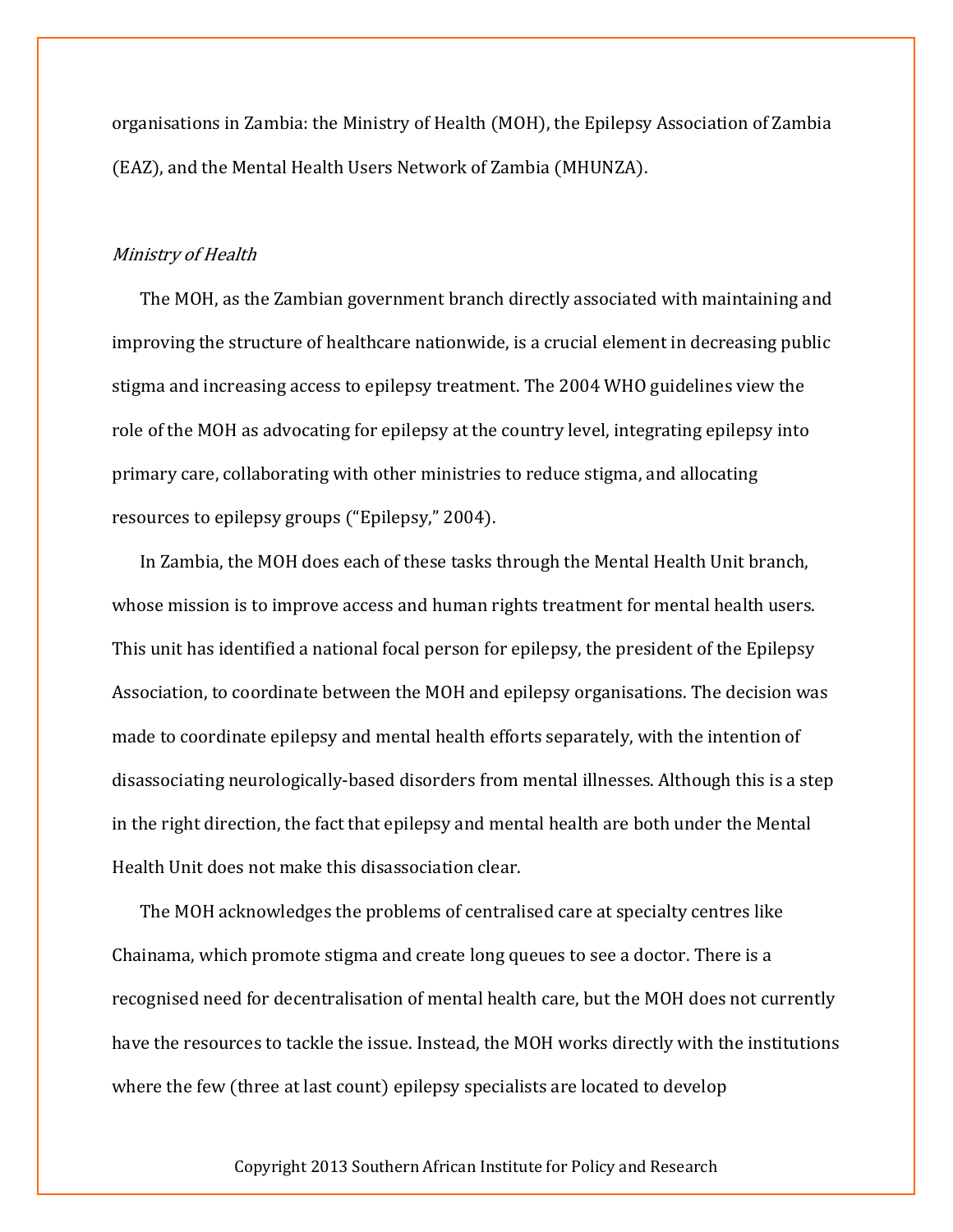comprehensive treatment standard guidelines that can be used to train future medical professionals. There is also potential for collaboration with other Ministries, such as the Ministry of Education (MOE) and the Ministry of Community Development, Mother, and Child Health (MCDMCH). It has been recognised that collaboration between MOH and MOE to introduce an epilepsy unit into primary education would be valuable to stigma reduction, though no known effort has yet been made to this effect (Personal Communication, July 2013).

Despite the commitment of a Mental Health Unit, only 0.38% of healthcare funding is directed to improving mental health. This limited funding greatly constrains the impact that the Mental Health Unit is able to have, though there is hope for future increased funding. Mental Health Unit officials report that the field is seeing an increasing interest in investment, especially in light of recent legislation (Mwape, 2011).

#### Epilepsy Association of Zambia

The Epilepsy Association of Zambia (EAZ) is Zambia's national organisation for epilepsy. EAZ is the official partner of the MOH in the desensitisation and treatment of epilepsy across the nation. Anthony Zimba, an epilepsy specialist and the focal person for epilepsy in the MOH, founded the organisation after recognizing the need for greater improvements in the way PWE were treated by the public and doctors back in 2001. He and his colleagues recognised that stigma surrounding treatment at Chainama was continuing to build and subsequently created a programme that included community education initiatives, a national epilepsy awareness day, and community-based rehabilitation programmes in rural districts, among other initiatives. As the Mental Health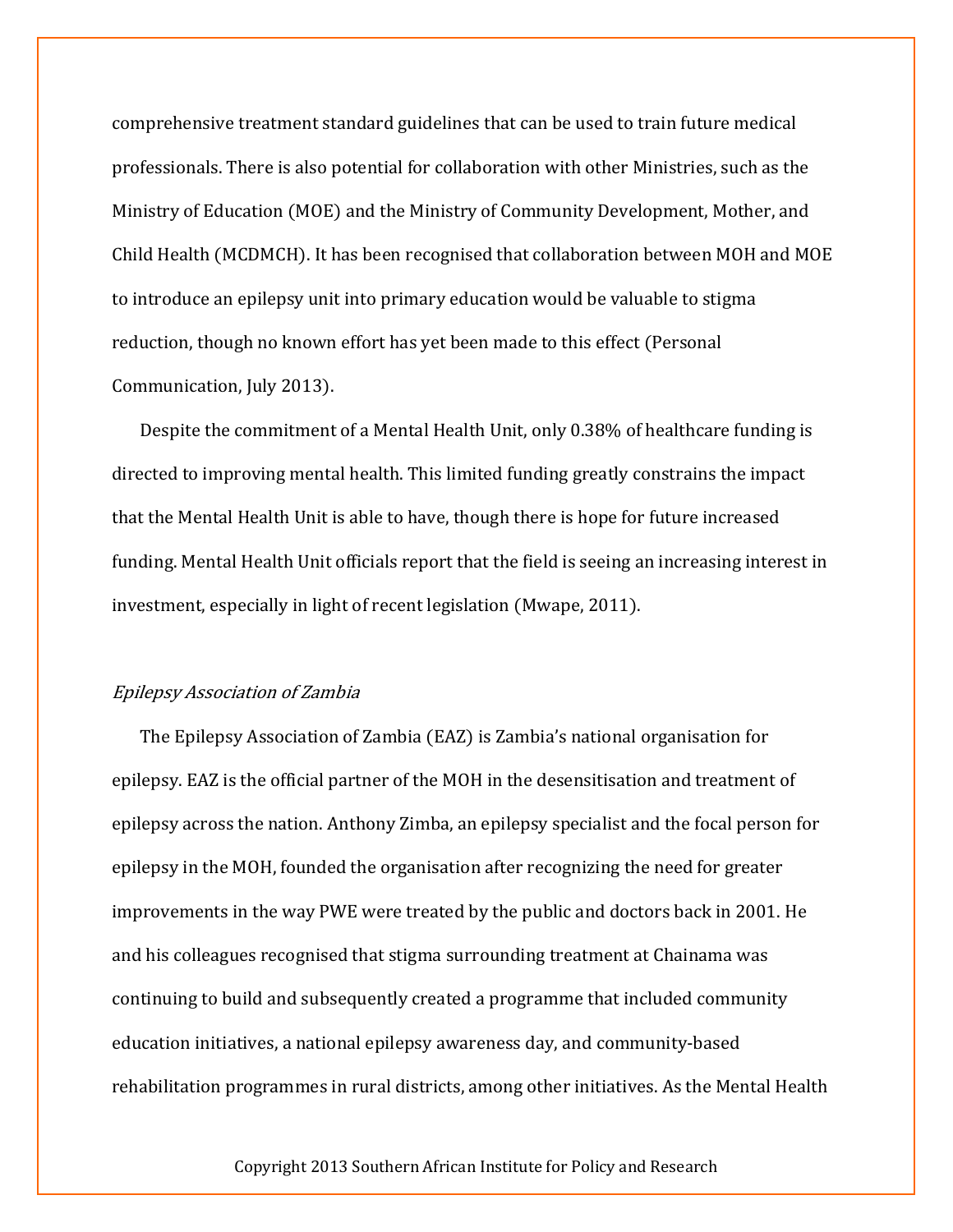Unit at the MOH began to recognise the impact of the stigma on the lives of PWE and the lack of adequate resources allocated to epilepsy, the MOH decided to take on EAZ as its chief epilepsy affiliate and shifted all tasks to the leadership of the Association. The Mental Health Unit also transfers a significant portion of its budget to EAZ programmes and missions.

Using these additional resources, the EAZ implements public desensitisation initiatives, clinical officer training programmes, and the rehabilitation infrastructure throughout Zambia. The Association also hosts a radio programme that seeks to dispel myths and fallacies commonly associated with epilepsy and organises two original public awareness holidays: National Epilepsy Day and Seizure-Free Day. On these days, PWE who have been treated share anecdotes of empowerment. Additionally, EAZ organises Purple Day, also known as international epilepsy day. Initiatives throughout the rural provinces of Zambia are also organised, with EAZ staff providing informational presentations for both clinical officers practicing in rural clinics and laypersons alike. Finally, the EAZ has been granted land in the Chainama Hills premises on which to run an epilepsy rehabilitation centre. This is an environment in which those with poorly controlled epilepsy can live and work, with the support of staff. However, although EAZ initiatives are designed to have widespread impact, their reach is often limited by lack of funding (Personal Communication, July 2013).

#### Mental Health Users Network of Zambia

Founded by members of the Zambian community with a passion for and expertise in government policy advocacy and mental health, the Mental Health Users Network of Zambia (MHUNZA) consists of a small but active organisation working to promote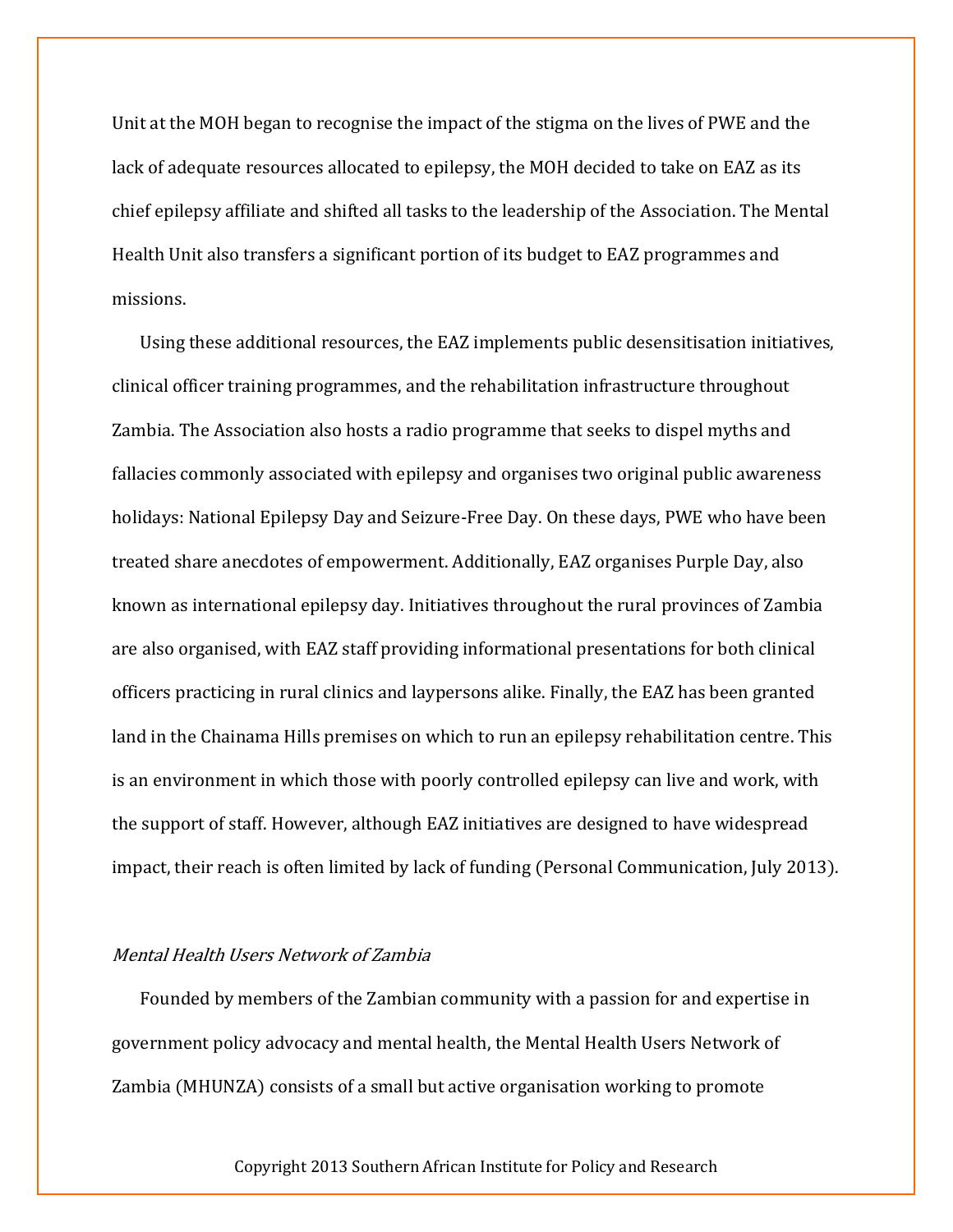improvements in mental healthcare. Healthcare workers and laypeople alike began to realise the detriments that the Mental Disorders Act of 1951 was continuing to have on the public perception of the mentally disabled. As a result, the organisation was formed with the vision of creating a mental health system that meets the needs of the mentally disabled and protects their basic human rights.

The Network's primary goals are policy and legislation change, and its mission is to "provoke the government to repeal archaic law," which harms rather than helps the disabled (Personal Communication, July 2013). According to a member of the organisation, a major division in the way in which mental health is approached at a policy level in Zambia is the "medical/human rights divide (Personal Communication, July 2013)". Many members of the MOH and their medically trained advisors approach policy decisions from purely a treatment perspective, with a focus on providing funding to train mental health professionals and access to healthcare. Even these policies are severely constrained due to lack of funding and national attention and, as a result, little policy attention is paid to the effects of public stigma and human rights violations for the mentally disabled.

One of their primary criticisms of the original Mental Health Act and current policy aims is their lack of accordance with international human rights provisions, including the United Nations Convention of Persons with Disabilities. Under such conventions, the rights of the disabled should include "individual autonomy including the right to make one's own choices" and "full and effective participation and inclusion in society" (UN General Assembly, 2007). MHUNZA increasingly interfaces with the MOH on bilateral projects, including lobbying for legal reform and being asked to draft mental disability policy drafts.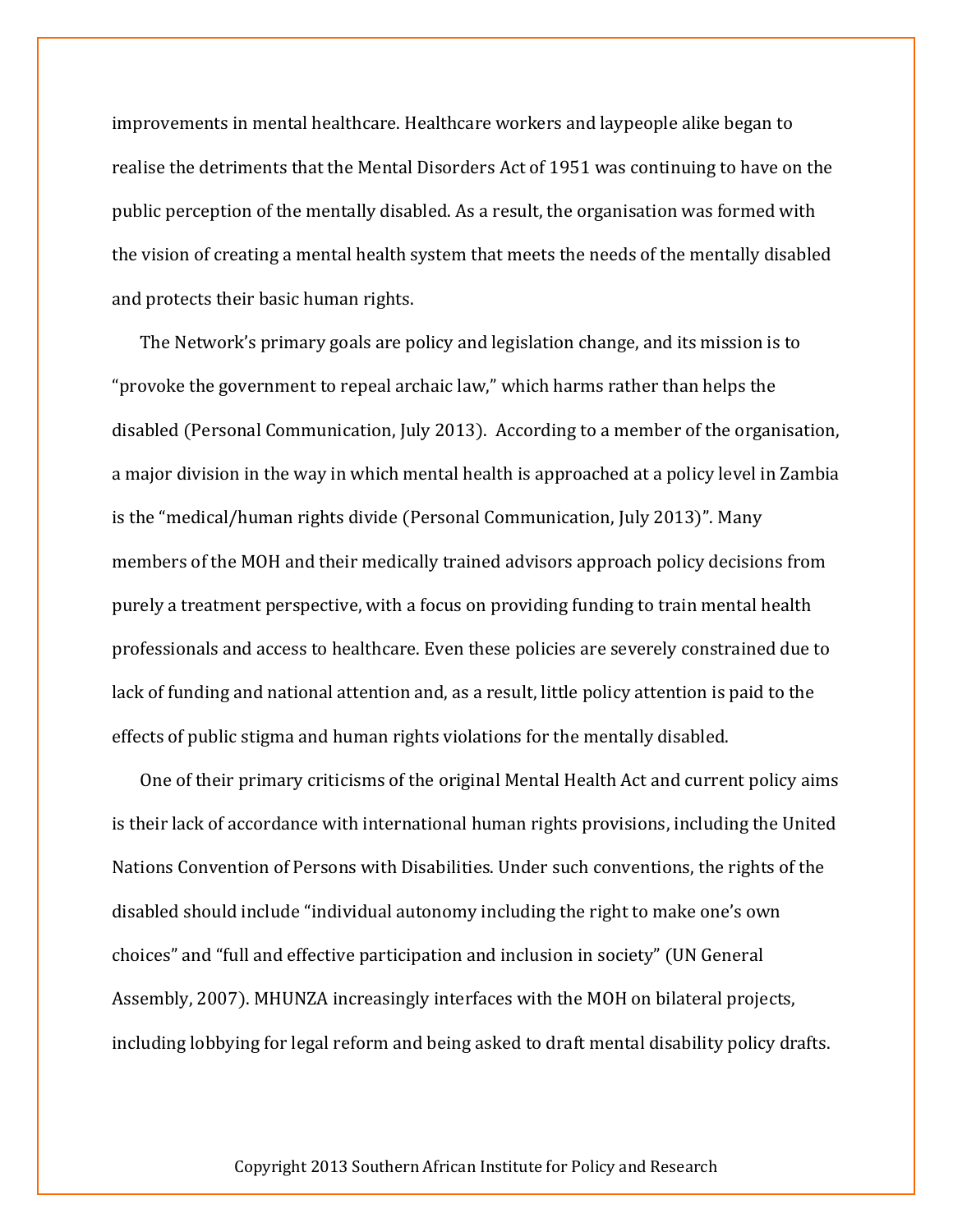## Potential for Change

Substantial stigma reduction can only occur through a multifaceted approach that involves social, health care, and policy reforms. With the proper coordination and resources, each of these organisations has the potential to better the lives of PWE in Zambia. One of the most necessary interventions to decrease stigma and increase access to treatment is the decentralisation of the mental healthcare system. This would involve the incorporation of mental health into the primary care package. In order to adequately implement such a large-scale programme, there would need to be collaboration and agreement between policy makers, advocacy groups, mental health specialists, and medical teaching institutions. Although the MOH is committed to integrating mental health into primary care, very little has been done to address this issue. Policy makers in the ministry of health must create a comprehensive and methodical approach to integration and implementation. Advocacy groups like MHUNZA must take charge of lobbying for the integration of primary care and must create awareness of the issue within the general public. Finally, medical organisations like EAZ must be given the appropriate resources to collaborate with teaching institutions to train primary care workers in mental health (Mwape, 2011).

Admittedly, this analysis is extremely oversimplified and there are many challenges that must be overcome if mental health is going to be incorporated into primary care. These challenges include but are not limited to education, political will, coordination between many different organisations, and widespread reach in rural areas. Perhaps the most limiting challenge is funding. In order to enact such a large healthcare reform, more than 1% of the MOH budget has to be appropriated to mental health. Surprisingly, the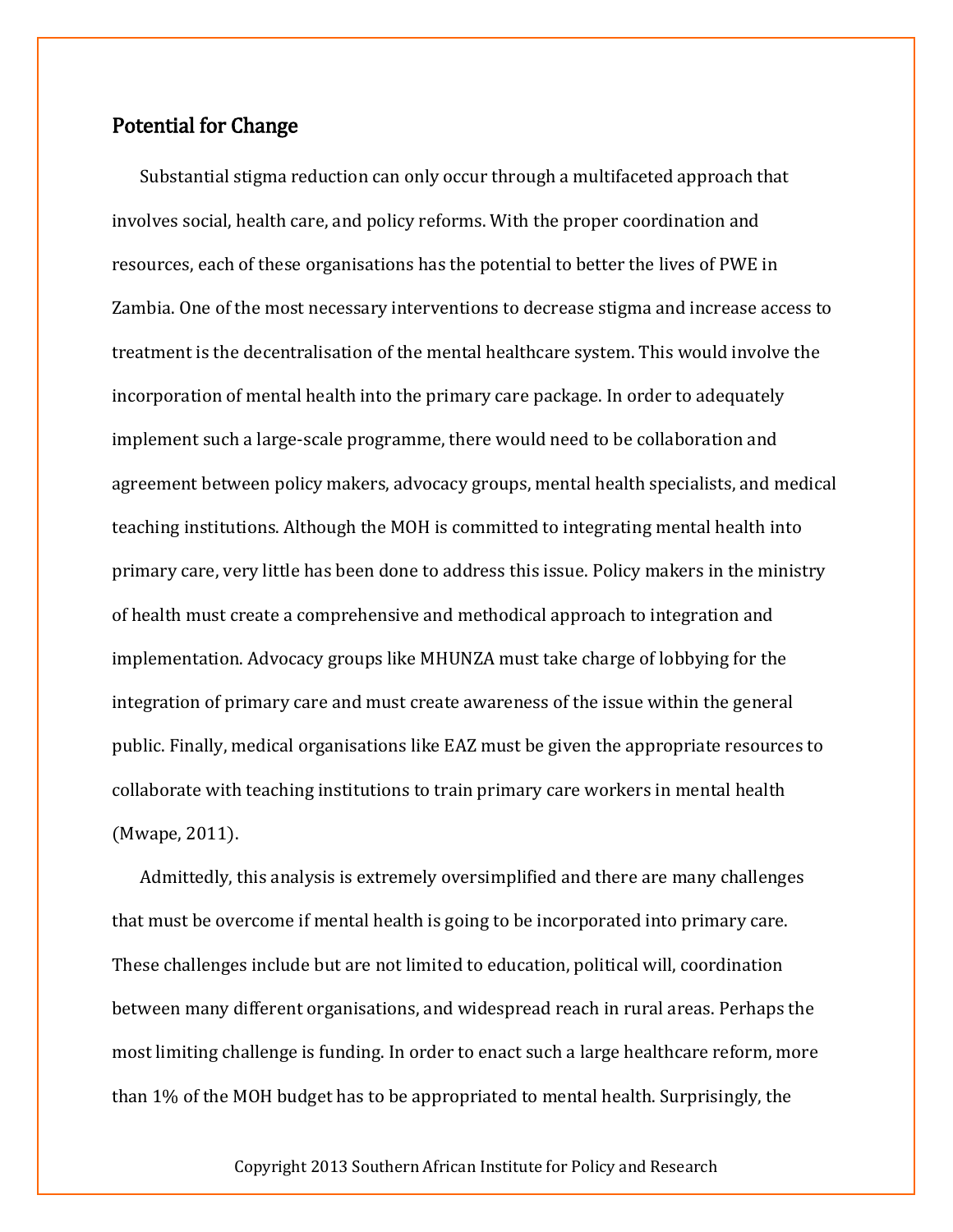estimated cost of epilepsy integration into primary care is not high. One study conducted in Zambia sought to determine the cost of delivering epilepsy care at the primary level. The model took into account the number of PWE seeking treatment, labour costs at all levels of health care, diagnostic tests at all levels of health care, training of primary care staff (assuming 10% of primary health care workers were trained in epilepsy), awareness campaigns, medication purchasing, and medication distribution. The cost of implementation came out to US\$25 per PWE per year, a cost that is much less than treatment alone of many other chronic conditions (Birbeck, 2012).

## **Conclusions**

While recent action and attention has modestly improved the acceptance and treatment of epilepsy in Zambia, overall stagnation of the mental healthcare system is a microcosm of the failure of many sub-Saharan African nations to adequately address neurologic diseases and disorders. With prevalence rates relatively high and medicated treatment levels continuing to remain low, epilepsy as a medical condition shows no signs of being effectively suppressed in the near future (Birbeck, 2004).

The public stigma surrounding those with epilepsy due to its association with mental illness continues to result from the dysfunctional referral system and lack of appropriate funding to both the EAZ and the Mental Health Unit at the MOH. Increased funding to these institutions would enable the training of primary healthcare workers who can treat epilepsy at both rural and urban clinics, drastically lowering the need for referral to Chainama and the resulting associated stigma. Decentralisation of the mental healthcare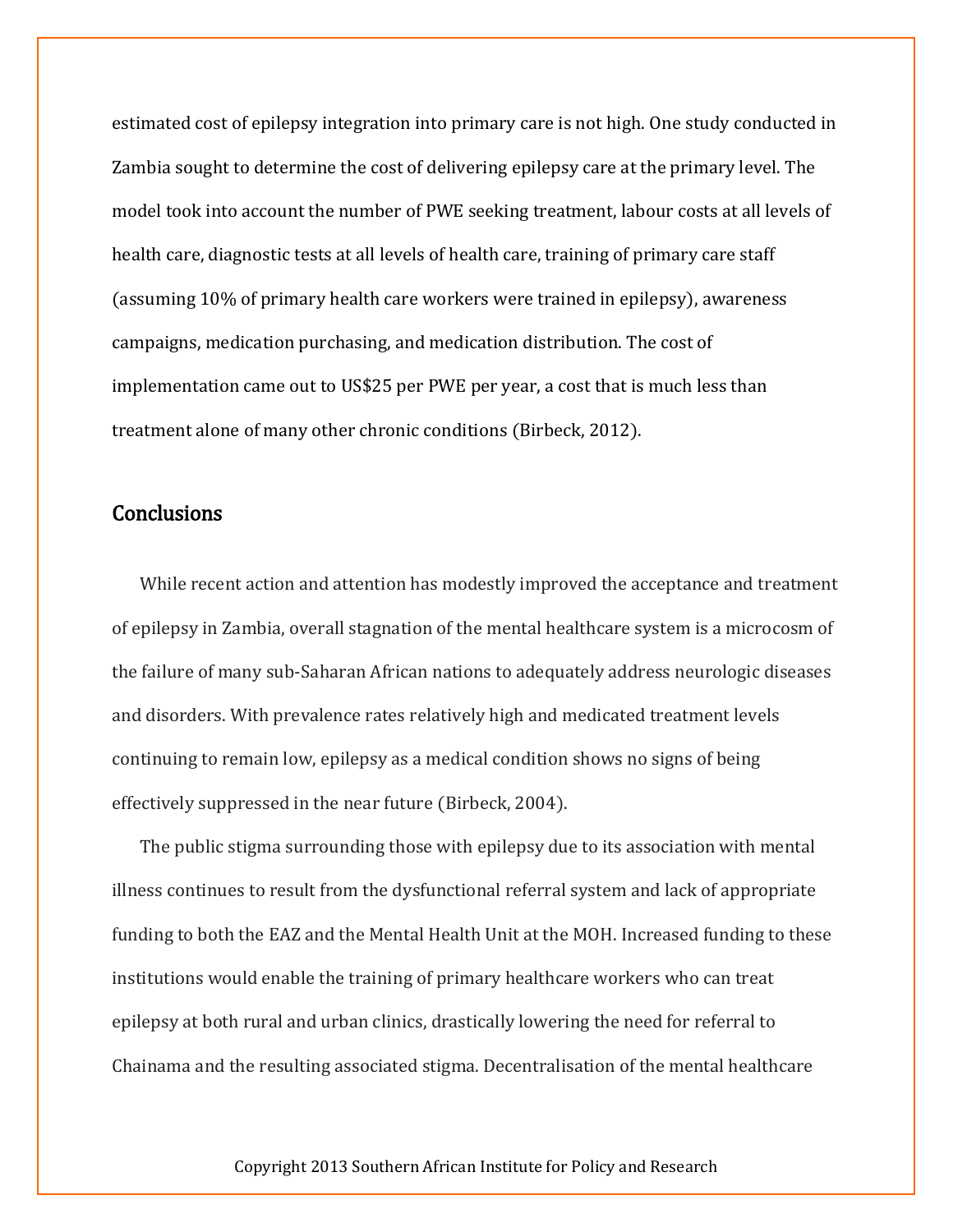system to primary healthcare providers has been widely suggested to be the most effective strategy to increase treatment coverage and decrease epilepsy related stigma.

Although there are many actions that must be taken in order to reduce stigmatisation and discrimination against PWE, there is certainly hope for future efforts. Zambia has many institutions in place that, if well-coordinated and funded, could come together and create more comprehensive and widespread treatment options and educational programmes. The passage of the progressive Persons with Disabilities Bill indicates that there is political will and effective institutions in place that have a vested interest in improving the lives of people with disabilities. Mobilisation of these same organisations and collaboration between social, healthcare, and policy groups is crucial to reducing stigmatisation and discrimination against PWE in Zambia.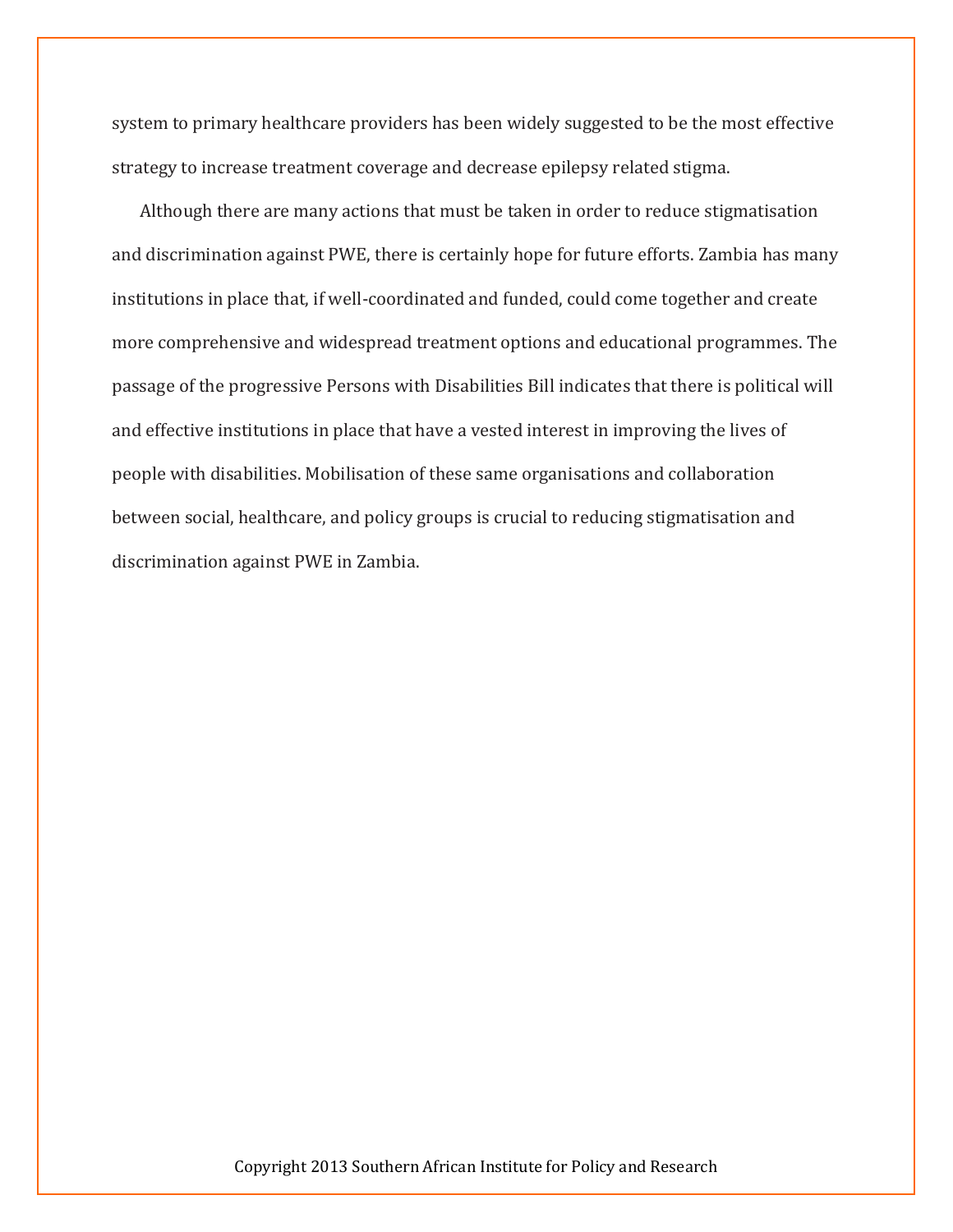## Acknowledgments

We would like to thank Marja Hinfelaar, Manenga Ndulo, and the entire research staff at the Southern African Institute for Policy and Research and the Zambian Governance Foundation for their support conducting our research in Lusaka. We would like to thank Anthony Zimba and the Epilepsy Association of Zambia for their enormously helpful insight and information on the state of epilepsy care in Lusaka and the surrounding rural areas. We would like to thank Sylvester Katontoka and MHUNZA for their insight into the Zambian legislative system and how its policies are implemented in mental healthcare. Finally, we would like to thank Gretchen Birbeck for her substantial efforts in the field of neurological disorders in Zambia and the many medical, social, and economic determinants that affect them.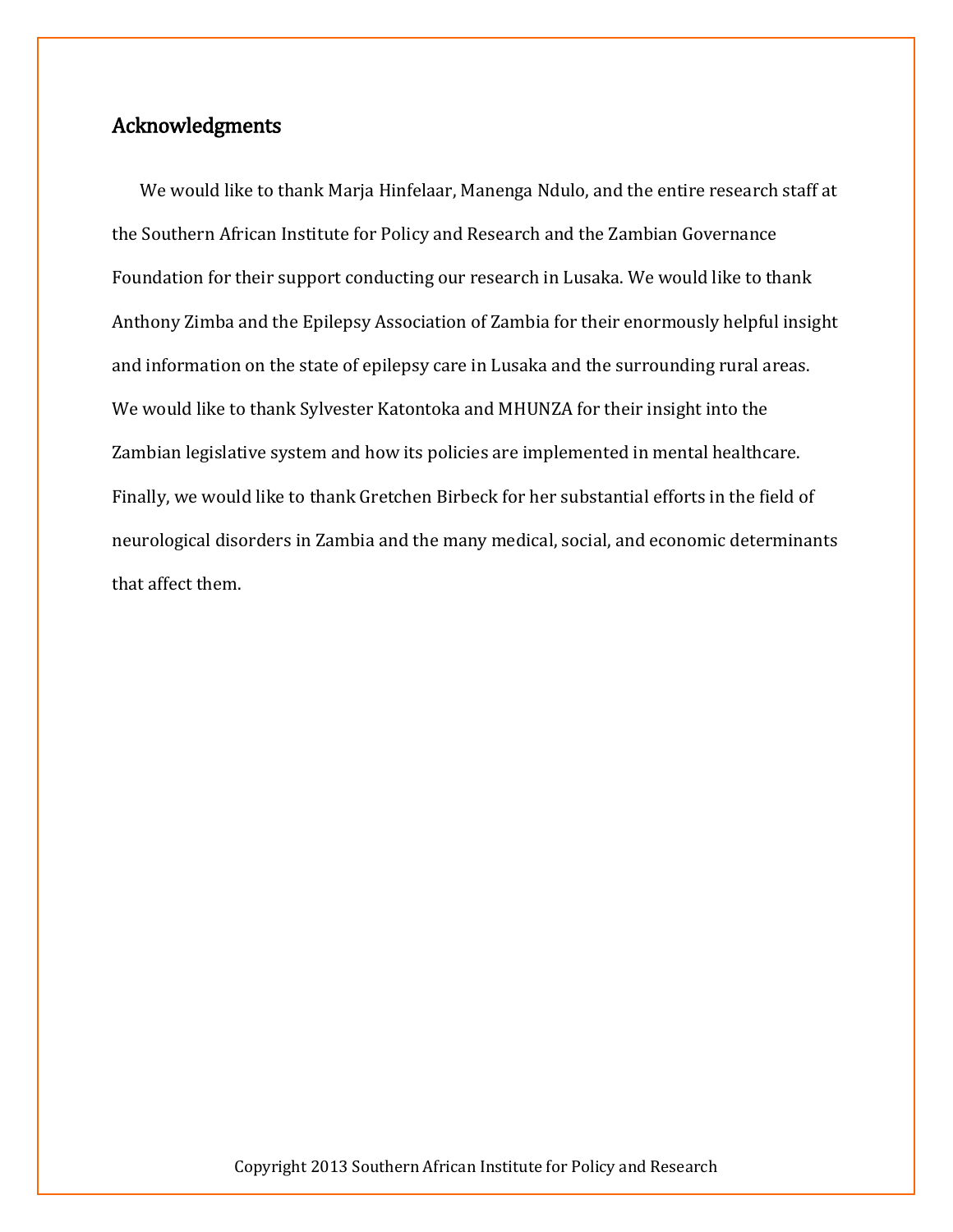## References

- Atkinson, S. et al. 1999. "The Referral Process and Urban Health Care in sub-Saharan Africa: The Case of Lusaka, Zambia". Social Science & Medicine: 27-38.
- Baskind, Roy and Birbeck, Gretchen. 2005. "Epilepsy Care in Zambia: A Study of Traditional Healers". Epilepsia 46(7): 1121-26.
- Birbeck, Gretchen et al. 2006. "Zambian Teachers: What do they know about epilepsy and how can we work with them to decrease stigma?" Epilepsy and Behavior.
- Birbeck, Gretchen et al. 2007. "The Social and Economic Impact of Epilepsy in Zambia: A Cross-Sectional Study". Lancet, 6: 39-43
- Birbeck, Gretchen et al. 2008. "Women's Experiences Living with Epilepsy". The American Society of Tropical Medicine and Hygiene: 168-172.

Birbeck, Gretchen. 2012. "The Cost of Implementing a Nationwide Programme to Decrease the Epilepsy Treatment Gap in a High Gap Country". *Neurology International* 4: e14.

Birbeck, Gretchen L., and Kalichi, Ellie M. N. 2004. "Epilepsy Prevalence in Rural Zambia: A Door- to-door Survey". Tropical Medicine and International Health 9, no. 1: 92-95.

"Epilepsy in the WHO Africa region: Bridging the Gap." 2004. *World Health Organisation*.

- Kapungwe et al. 2010. "Mental Illness: Stigma and Discrimination in Zambia". African Journal of Psychiatry 13: 192-203.
- Mbewe, Edward et al. 2007. "Epilepsy-Related Knowledge, Attitudes and Practices among Zambian Police Officers. Epilepsy & Behavior.
- Mental Disorders Act, Zambia § Part I (2012). *Zambia Legal Information Institute*. http://www.zambialii.org/zm/legislation/consolidated-act/305.